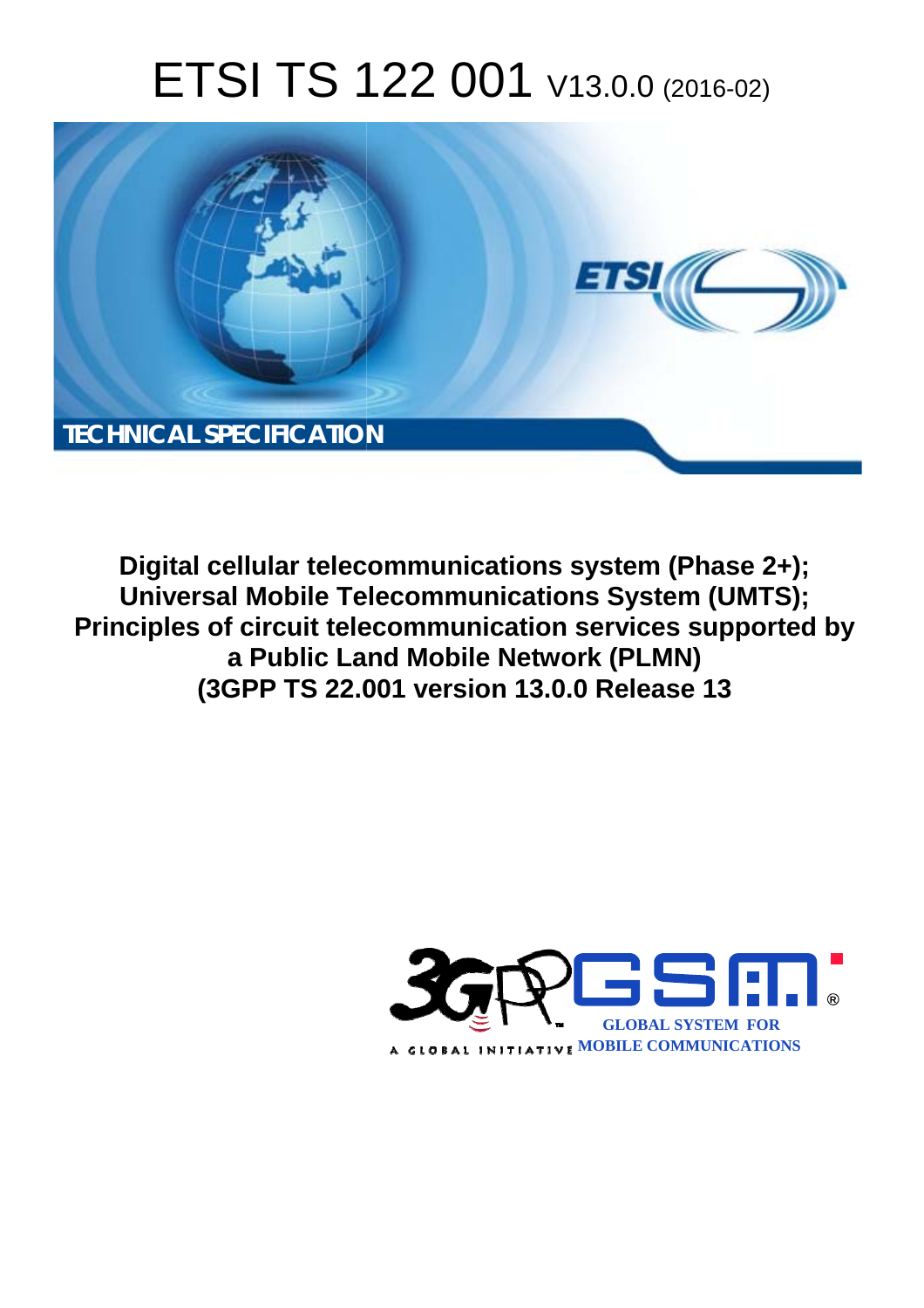Reference RTS/TSGS-0122001vd00

> Keywords GSM,UMTS

#### *ETSI*

#### 650 Route des Lucioles F-06921 Sophia Antipolis Cedex - FRANCE

Tel.: +33 4 92 94 42 00 Fax: +33 4 93 65 47 16

Siret N° 348 623 562 00017 - NAF 742 C Association à but non lucratif enregistrée à la Sous-Préfecture de Grasse (06) N° 7803/88

#### *Important notice*

The present document can be downloaded from: <http://www.etsi.org/standards-search>

The present document may be made available in electronic versions and/or in print. The content of any electronic and/or print versions of the present document shall not be modified without the prior written authorization of ETSI. In case of any existing or perceived difference in contents between such versions and/or in print, the only prevailing document is the print of the Portable Document Format (PDF) version kept on a specific network drive within ETSI Secretariat.

Users of the present document should be aware that the document may be subject to revision or change of status. Information on the current status of this and other ETSI documents is available at <http://portal.etsi.org/tb/status/status.asp>

If you find errors in the present document, please send your comment to one of the following services: <https://portal.etsi.org/People/CommiteeSupportStaff.aspx>

#### *Copyright Notification*

No part may be reproduced or utilized in any form or by any means, electronic or mechanical, including photocopying and microfilm except as authorized by written permission of ETSI.

The content of the PDF version shall not be modified without the written authorization of ETSI. The copyright and the foregoing restriction extend to reproduction in all media.

> © European Telecommunications Standards Institute 2016. All rights reserved.

**DECT**TM, **PLUGTESTS**TM, **UMTS**TM and the ETSI logo are Trade Marks of ETSI registered for the benefit of its Members. **3GPP**TM and **LTE**™ are Trade Marks of ETSI registered for the benefit of its Members and of the 3GPP Organizational Partners.

**GSM**® and the GSM logo are Trade Marks registered and owned by the GSM Association.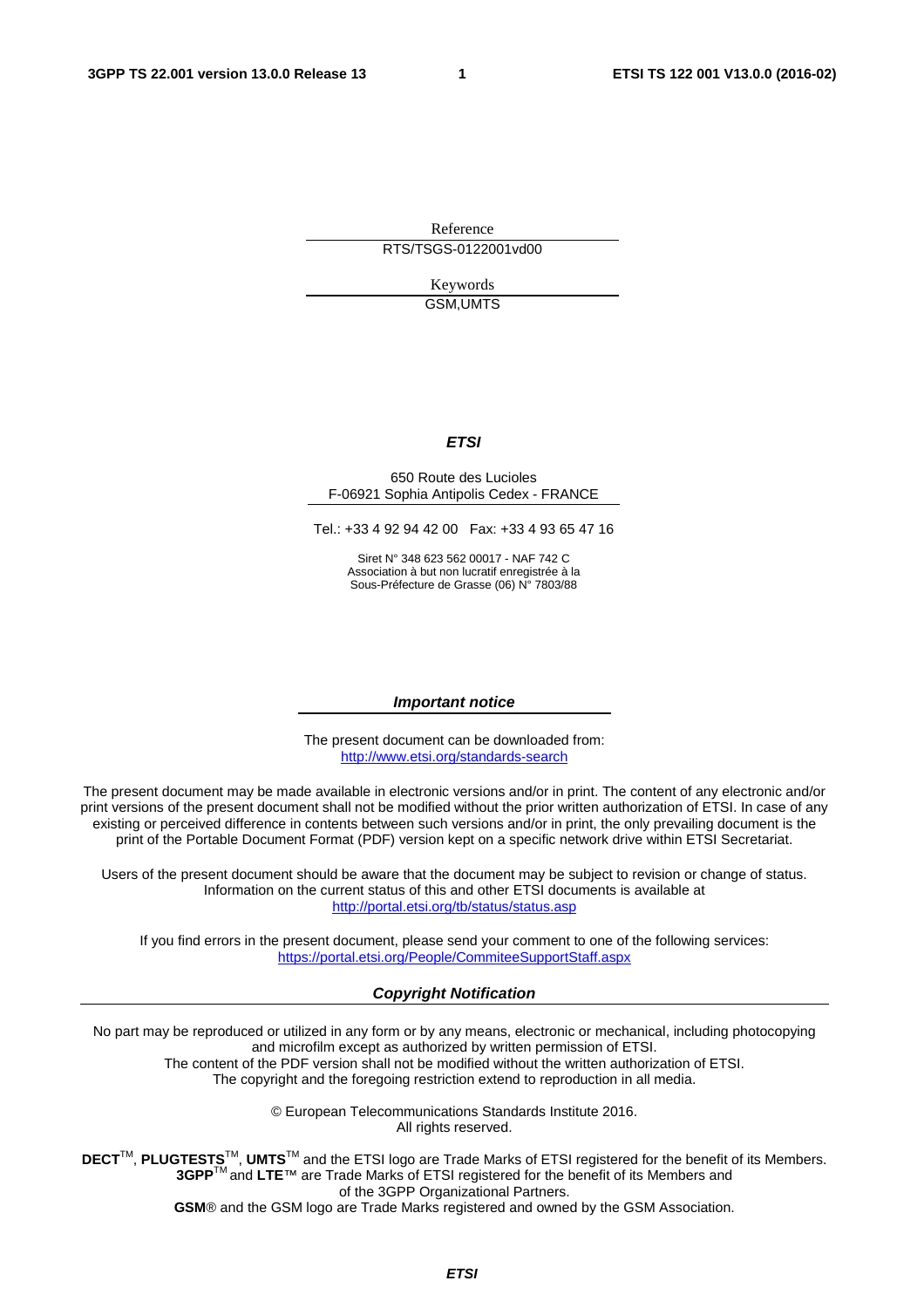### Intellectual Property Rights

IPRs essential or potentially essential to the present document may have been declared to ETSI. The information pertaining to these essential IPRs, if any, is publicly available for **ETSI members and non-members**, and can be found in ETSI SR 000 314: *"Intellectual Property Rights (IPRs); Essential, or potentially Essential, IPRs notified to ETSI in respect of ETSI standards"*, which is available from the ETSI Secretariat. Latest updates are available on the ETSI Web server [\(https://ipr.etsi.org/\)](https://ipr.etsi.org/).

Pursuant to the ETSI IPR Policy, no investigation, including IPR searches, has been carried out by ETSI. No guarantee can be given as to the existence of other IPRs not referenced in ETSI SR 000 314 (or the updates on the ETSI Web server) which are, or may be, or may become, essential to the present document.

### Foreword

This Technical Specification (TS) has been produced by ETSI 3rd Generation Partnership Project (3GPP).

The present document may refer to technical specifications or reports using their 3GPP identities, UMTS identities or GSM identities. These should be interpreted as being references to the corresponding ETSI deliverables.

The cross reference between GSM, UMTS, 3GPP and ETSI identities can be found under [http://webapp.etsi.org/key/queryform.asp.](http://webapp.etsi.org/key/queryform.asp)

### Modal verbs terminology

In the present document "**shall**", "**shall not**", "**should**", "**should not**", "**may**", "**need not**", "**will**", "**will not**", "**can**" and "**cannot**" are to be interpreted as described in clause 3.2 of the [ETSI Drafting Rules](http://portal.etsi.org/Help/editHelp!/Howtostart/ETSIDraftingRules.aspx) (Verbal forms for the expression of provisions).

"**must**" and "**must not**" are **NOT** allowed in ETSI deliverables except when used in direct citation.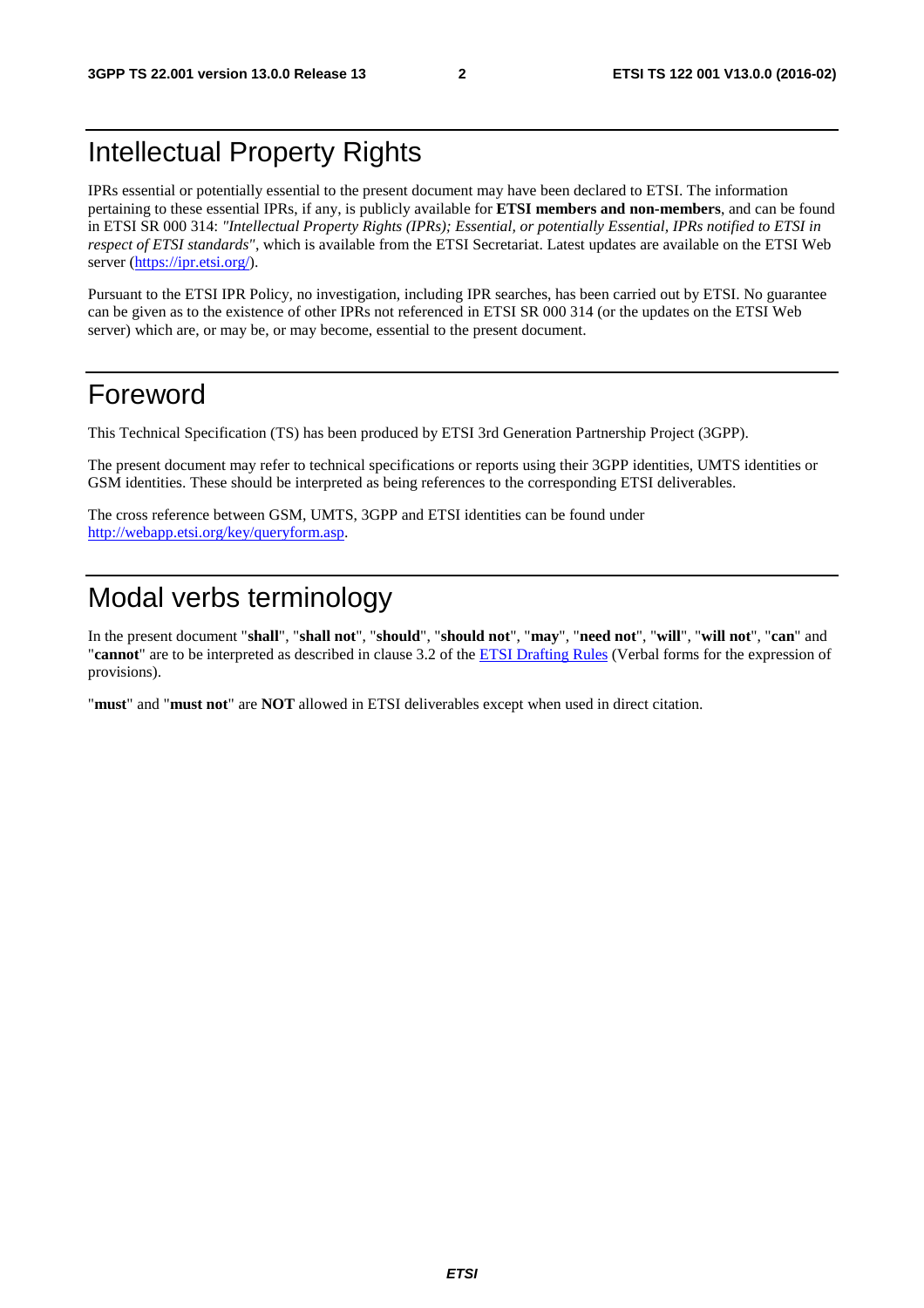$\mathbf{3}$ 

## Contents

| $\boldsymbol{0}$ |                                                                                                       |  |
|------------------|-------------------------------------------------------------------------------------------------------|--|
| 0.1<br>0.2       |                                                                                                       |  |
| 1                |                                                                                                       |  |
| 1.1              |                                                                                                       |  |
| $\overline{2}$   |                                                                                                       |  |
| 2.1<br>2.2       |                                                                                                       |  |
| 3                |                                                                                                       |  |
| 3.1              |                                                                                                       |  |
| 3.2              |                                                                                                       |  |
| 3.3              |                                                                                                       |  |
| 4                |                                                                                                       |  |
| 4.1              |                                                                                                       |  |
| 4.2              |                                                                                                       |  |
|                  | List of definition of attributes and values used for bearer services11<br><b>Annex A (normative):</b> |  |
| A.1              |                                                                                                       |  |
| A.1.1            |                                                                                                       |  |
| A.1.2            |                                                                                                       |  |
| A.1.3            |                                                                                                       |  |
| A.1.4<br>A.1.5   |                                                                                                       |  |
| A.1.6            |                                                                                                       |  |
| A.1.7            |                                                                                                       |  |
| A.1.8            |                                                                                                       |  |
| A.2              |                                                                                                       |  |
| A.2.1            |                                                                                                       |  |
| A.2.2            |                                                                                                       |  |
| A.2.2.1          |                                                                                                       |  |
| A.2.2.2          |                                                                                                       |  |
| A.3              |                                                                                                       |  |
| A.3.1            |                                                                                                       |  |
| A.3.2            |                                                                                                       |  |
| A.4              |                                                                                                       |  |
| A.4.1            |                                                                                                       |  |
| A.4.2            |                                                                                                       |  |
| A.4.3            |                                                                                                       |  |
| A.4.4            |                                                                                                       |  |
|                  | List of definitions of attributes and values used for teleservices 16<br><b>Annex B</b> (normative):  |  |
| B.1              |                                                                                                       |  |
| B.1.1            |                                                                                                       |  |
| B.1.2            |                                                                                                       |  |
| <b>B.1.3</b>     |                                                                                                       |  |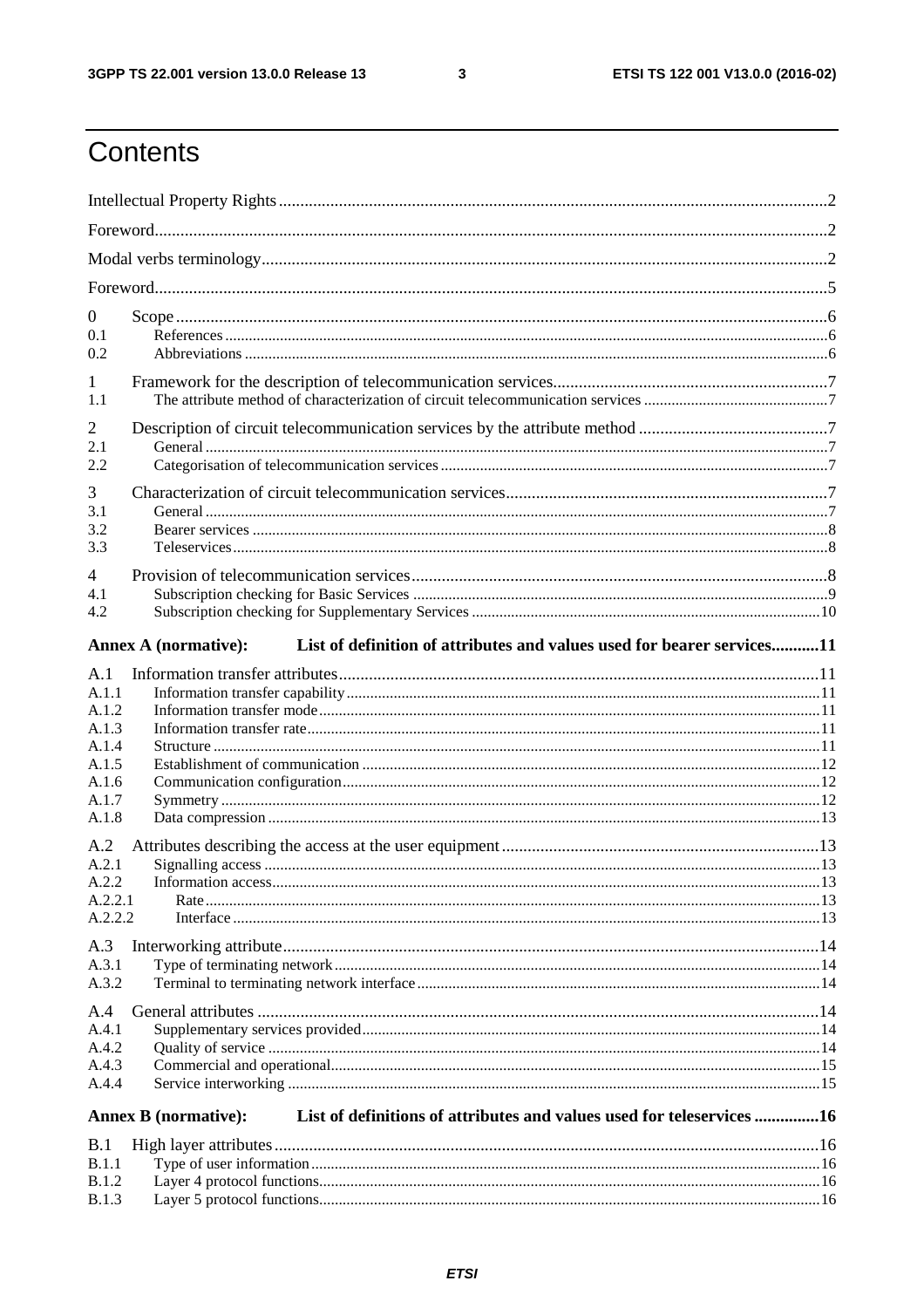$\overline{\mathbf{4}}$ 

| <b>B.1.4</b><br><b>B.1.5</b>                                                                         |                                                                               |  |
|------------------------------------------------------------------------------------------------------|-------------------------------------------------------------------------------|--|
| B.2                                                                                                  |                                                                               |  |
| B.3                                                                                                  |                                                                               |  |
|                                                                                                      | Annex C (normative):                                                          |  |
| C.1                                                                                                  |                                                                               |  |
| C.2                                                                                                  |                                                                               |  |
| C.3                                                                                                  |                                                                               |  |
| C.4                                                                                                  |                                                                               |  |
|                                                                                                      | <b>Annex D</b> (normative):                                                   |  |
| D.1                                                                                                  |                                                                               |  |
| D.2<br>D.2.1<br>D.2.2<br>D.2.3<br>D.2.4<br>D.2.5<br>D.2.6<br>D.2.7<br>D.3<br>D.3.1<br>D.3.2<br>D.3.3 | <b>Annex E</b> (normative):                                                   |  |
|                                                                                                      | <b>Annex F(informative):</b>                                                  |  |
| F.1                                                                                                  |                                                                               |  |
| F <sub>.2</sub>                                                                                      |                                                                               |  |
| F.2.1                                                                                                |                                                                               |  |
| F.2.2                                                                                                |                                                                               |  |
| F.2.3                                                                                                |                                                                               |  |
| F.2.4                                                                                                |                                                                               |  |
| F.2.5                                                                                                |                                                                               |  |
| F.3                                                                                                  |                                                                               |  |
| F.4                                                                                                  | Application of call control cause information elements to supervisory tones26 |  |
|                                                                                                      | <b>Annex G (informative):</b>                                                 |  |
|                                                                                                      |                                                                               |  |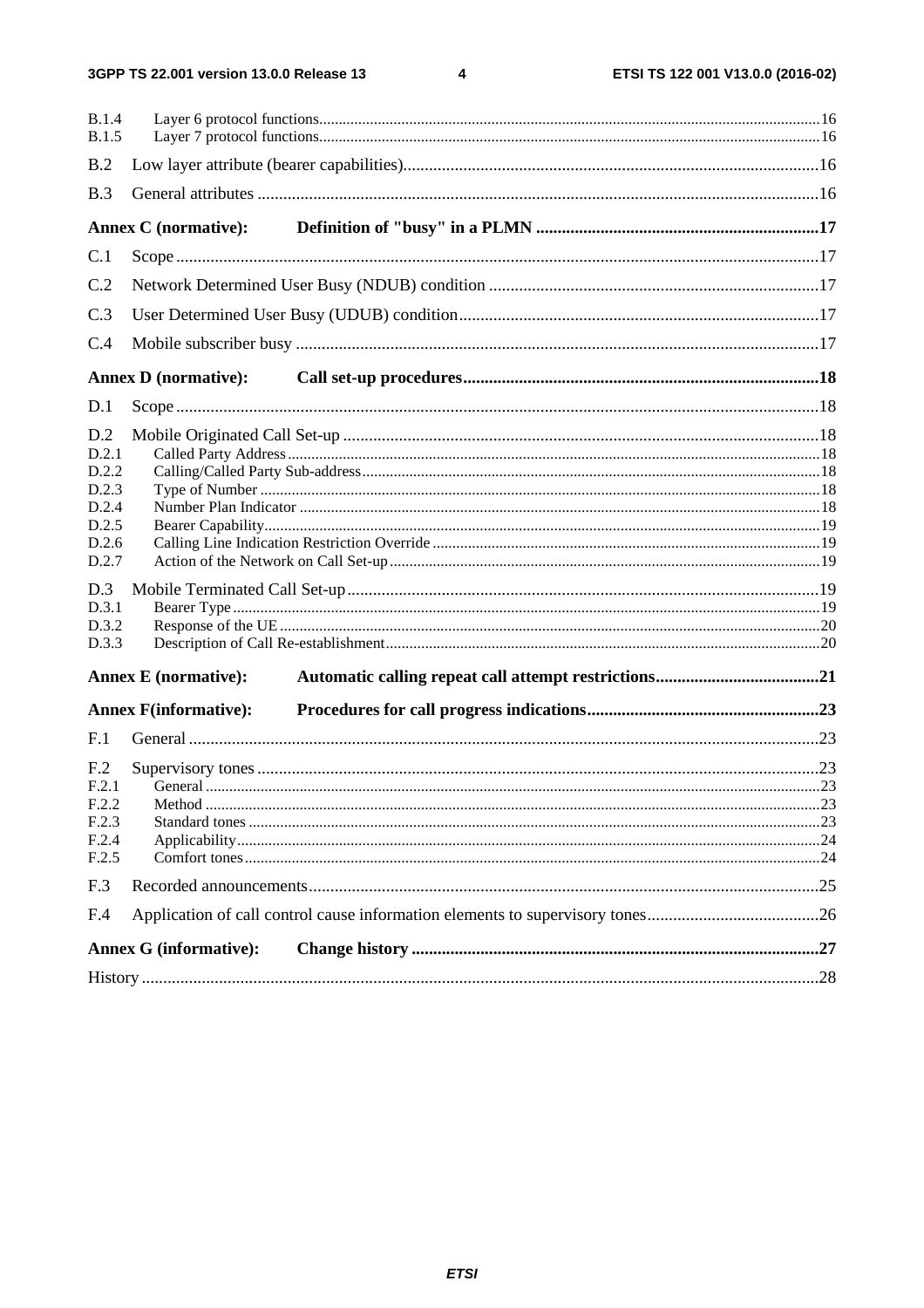### Foreword

This Technical Specification (TS) has been produced by the 3<sup>rd</sup> Generation Partnership Project (3GPP).

The present document defines the telecommunication services supported by a GSM PLMN within the digital cellular telecommunications system (Phase 2+).

The contents of the present document are subject to continuing work within the TSG and may change following formal TSG approval. Should the TSG modify the contents of the present document, it will be re-released by the TSG with an identifying change of release date and an increase in version number as follows:

Version x.y.z

where:

- x the first digit:
	- 1 presented to TSG for information;
	- 2 presented to TSG for approval;
	- 3 or greater indicates TSG approved document under change control.
- y the second digit is incremented for all changes of substance, i.e. technical enhancements, corrections, updates, etc.
- z the third digit is incremented when editorial only changes have been incorporated in the document.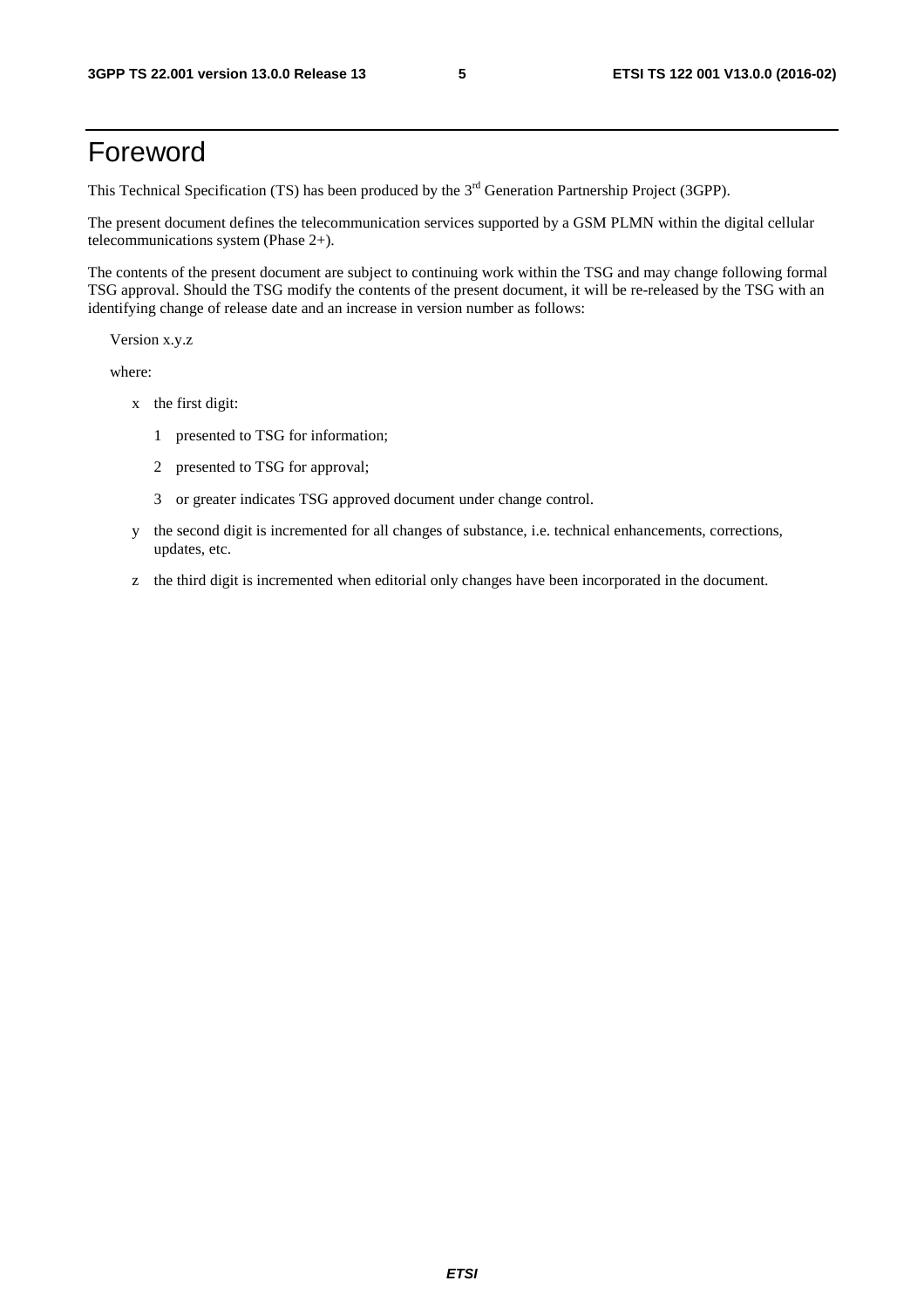### 0 Scope

The present document covers the definition of the circuit telecommunication services supported by a PLMN. The purpose of the present document is to provide a method for the characterization and the description of these telecommunication services.

TS 22.101 describes overall service principles of a PLMN.

#### 0.1 References

The following documents contain provisions which, through reference in this text, constitute provisions of the present document.

- References are either specific (identified by date of publication, edition number, version number, etc.) or non-specific.
- For a specific reference, subsequent revisions do not apply.
- For a non-specific reference, the latest version applies. In the case of a reference to a 3GPP document (including a GSM document), a non-specific reference implicitly refers to the latest version of that document *in the same Release as the present document*.
- [1] 3GPP TR 21.905: "Vocabulary for 3GPP Specifications".
- [2] ITU-T Recommendation I.221: "Common specific characteristics of services".
- [3] ITU-T Recommendation X.200: "Information technology Open Systems Interconnection Basic reference model: The basic model".
- [4] 3GPP TS 22.101: "Service Principles".
- [5] 3GPP TS 22.002: "Bearer services supported by a PLMN".
- [6] 3GPP TS 22.003: "Teleservices supported by a PLMN".
- [7] 3GPP TS 22.004: "General on Supplementary Services".
- [8] 3GPP TS 27.001: "General on Terminal Adaptation Functions (TAF) for Mobile Stations (MS)".
- [9] 3GPP TS 22.030: "Man-Machine Interface (MMI) of the User equipment (MS)".
- [10] 3GPP TS 22.081: "Line Identification Supplementary Servicess; Stage 1".
- [11] 3GPP TS 22.135: "Multicall; Stage 1".
- [12] 3GPP TS 24.008: " Mobile radio interface layer 3 specification".
- [13] 3GPP TS 22.011: "Service accessibility".
- [14] 3GPP TS 23.003: "Numbering, addressing and identification".

#### 0.2 Abbreviations

Abbreviations used in the present document are listed in 3GPP TR 21.905 [1].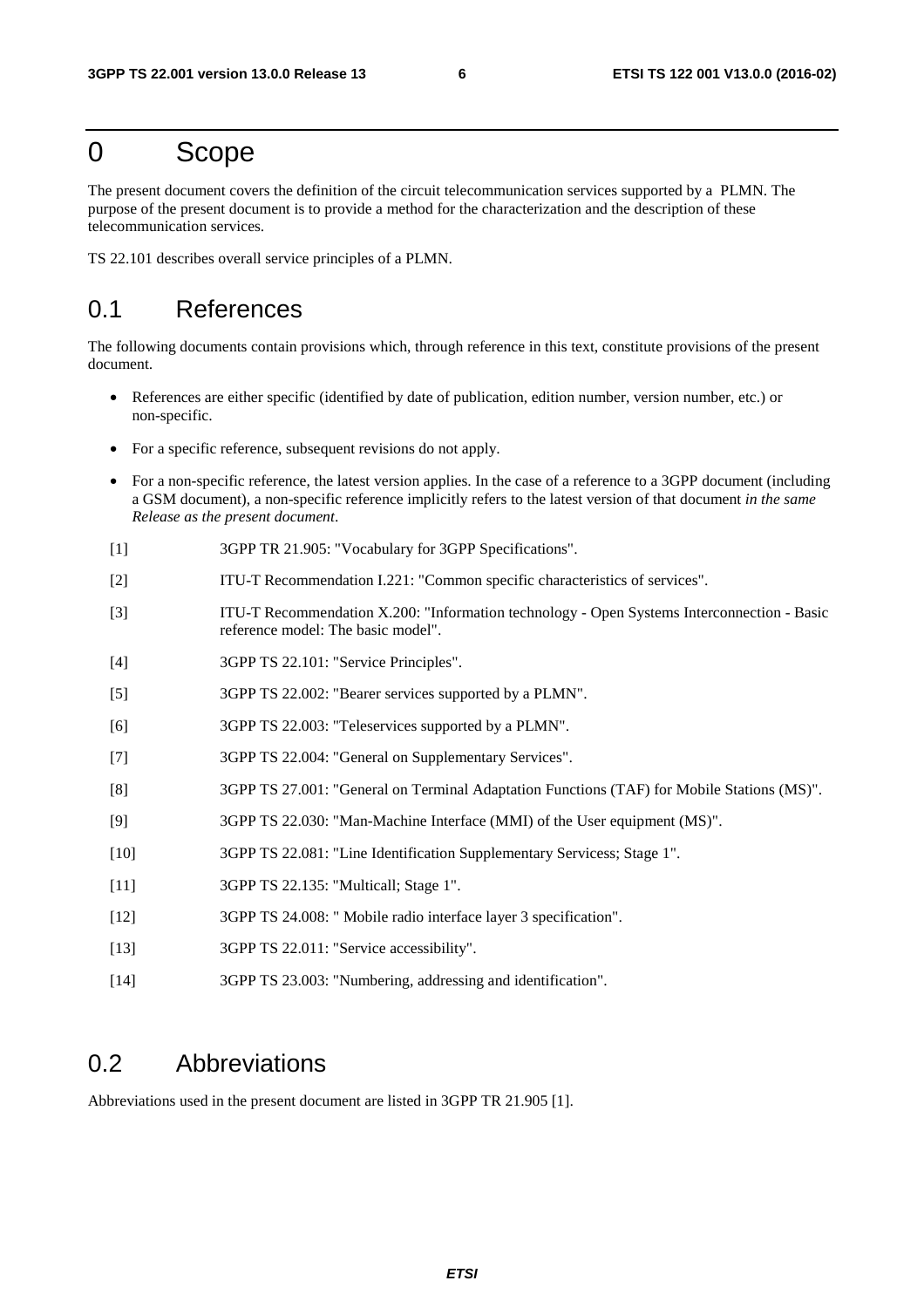## 1 Framework for the description of telecommunication services

#### 1.1 The attribute method of characterization of circuit telecommunication services

This characterization is made by using a set of attributes. A telecommunication service attribute is a specific characteristic of that service whole values distinguish it from other telecommunication services. Particular values are assigned to each attribute when a given telecommunication service is described and defined.

A list of definitions of attributes and values used for bearer services and teleservices is contained in, respectively, annex A and annex B.

### 2 Description of circuit telecommunication services by the attribute method

#### 2.1 General

Telecommunication services are described by attributes which define service characteristics as they apply at a given reference point where the customer accesses the service. The description of a telecommunication service by the method of attributes is composed of:

- technical attributes as seen by the customer; and
- other attributes associated with the service provision, e.g. operational and commercial attributes.

#### 2.2 Categorisation of telecommunication services

The concepts introduced in the present document are illustrated in table1.

|  |  | Table 1: Categorisation of telecommunication services |  |  |  |
|--|--|-------------------------------------------------------|--|--|--|
|--|--|-------------------------------------------------------|--|--|--|

| <b>TELECOMMUNICATION SERVICES</b> |                                                  |                          |                       |  |  |  |  |  |
|-----------------------------------|--------------------------------------------------|--------------------------|-----------------------|--|--|--|--|--|
|                                   | <b>BEARER SERVICE</b>                            | <b>TELESERVICE</b>       |                       |  |  |  |  |  |
| Basic<br><b>Bearer</b>            | Basic Bearer service +<br>supplementary services | <b>Basic Teleservice</b> | Basic Teleservice +   |  |  |  |  |  |
| Service                           |                                                  |                          | supplementary service |  |  |  |  |  |

### 3 Characterization of circuit telecommunication services

#### 3.1 General

A telecommunication service supported by a PLMN is characterized and described by service attributes.

There are two groups of service attributes applicable to user information flow:

- low layer attributes;
- high layer attributes.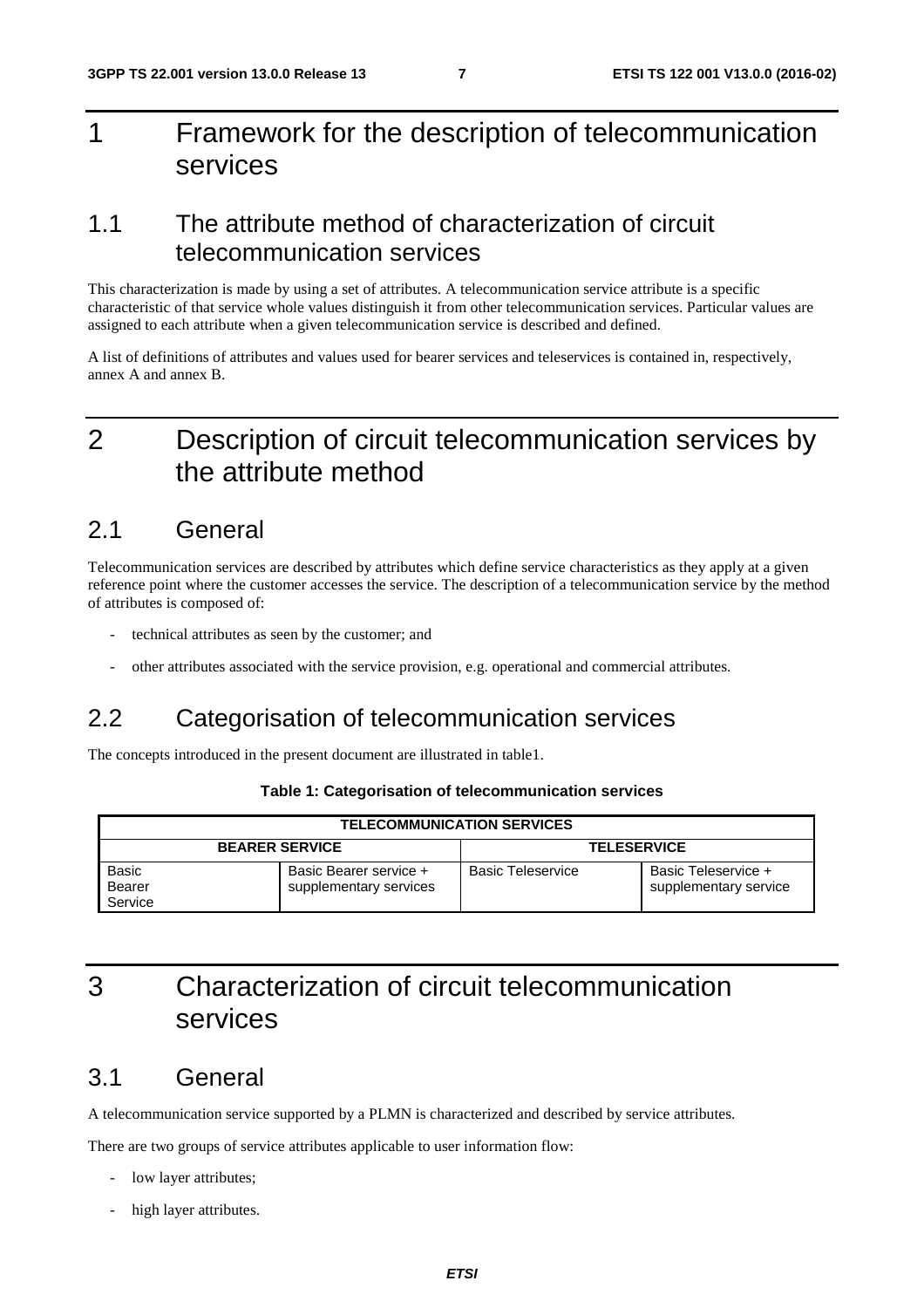Bearer services are characterized only by low layer attributes. Teleservices are characterized by both low layer attributes and high layer attributes.

The basic characteristics of a telecommunication service are described by the basic service attributes.

The additional characteristics associated with a supplementary service which modify or supplement a basic telecommunication service are described in Specification 3GPP TS 22.004 [7].

#### 3.2 Bearer services

Bearer services are characterized by a set of low layer attributes in Specification 3GPP TS 22.002[5]. These attributes are classified into four categories:

- information transfer attributes;
- access attributes:
- interworking attributes;
- general attributes, including operational and commercial attributes.

The bearer capability defines the technical features of a bearer service as they appear to the user at the appropriate access point. For the time being, the bearer capability is characterized by information transfer, access and interworking attributes. A bearer capability is associated with every bearer service.

#### 3.3 Teleservices

Circuit teleservices provide the full capacity for communication by means of terminals and network functions and possibly functions provided by dedicated centres.

Circuit teleservices are specified in 3GPP TS 22.003 [6]. Teleservices are characterized by a set of low layer attributes, a set of high layer attributes and operational and commercial attributes.

Low layer attributes are those used to characterize the bearer capability. High layer attributes are used in Specification 3GPP TS 22.003 [6] to describe high layer (i.e. layer 4-7) information transfer related characteristics. They refer to functions and protocols of layers 4-7 in the ITU-T Recommendation X.200 framework which are concerned with the transfer, storage and processing of user messages (provided by a subscriber's terminal, a retrieval centre or a network service centre).

Therefore, not all attributes can be applied directly at the user to terminal interface as they represent two kinds of features, the bearer capability and the terminal features, that are not directly perceived by the user.

## 4 Provision of telecommunication services

Specifications 3GPP TS 22.101[4] and 3GPP TS 22.011 [13] define some aspects of the provisions of telecommunication services by a 3GPP system.

The provision of telecommunication services implies:

- subscription of basic services and possibly subscription to supplementary services;
- registration into a service directory;
- compatibility between terminals;
- interworking capabilities (see 3GPP TS 29 series of specifications).

The user's subscription to a Basic or Supplementary service is normally verified by the network prior to completion of Call Establishment and/or Supplementary Service operation. This subscription checking shall be performed in accordance with the following subclauses.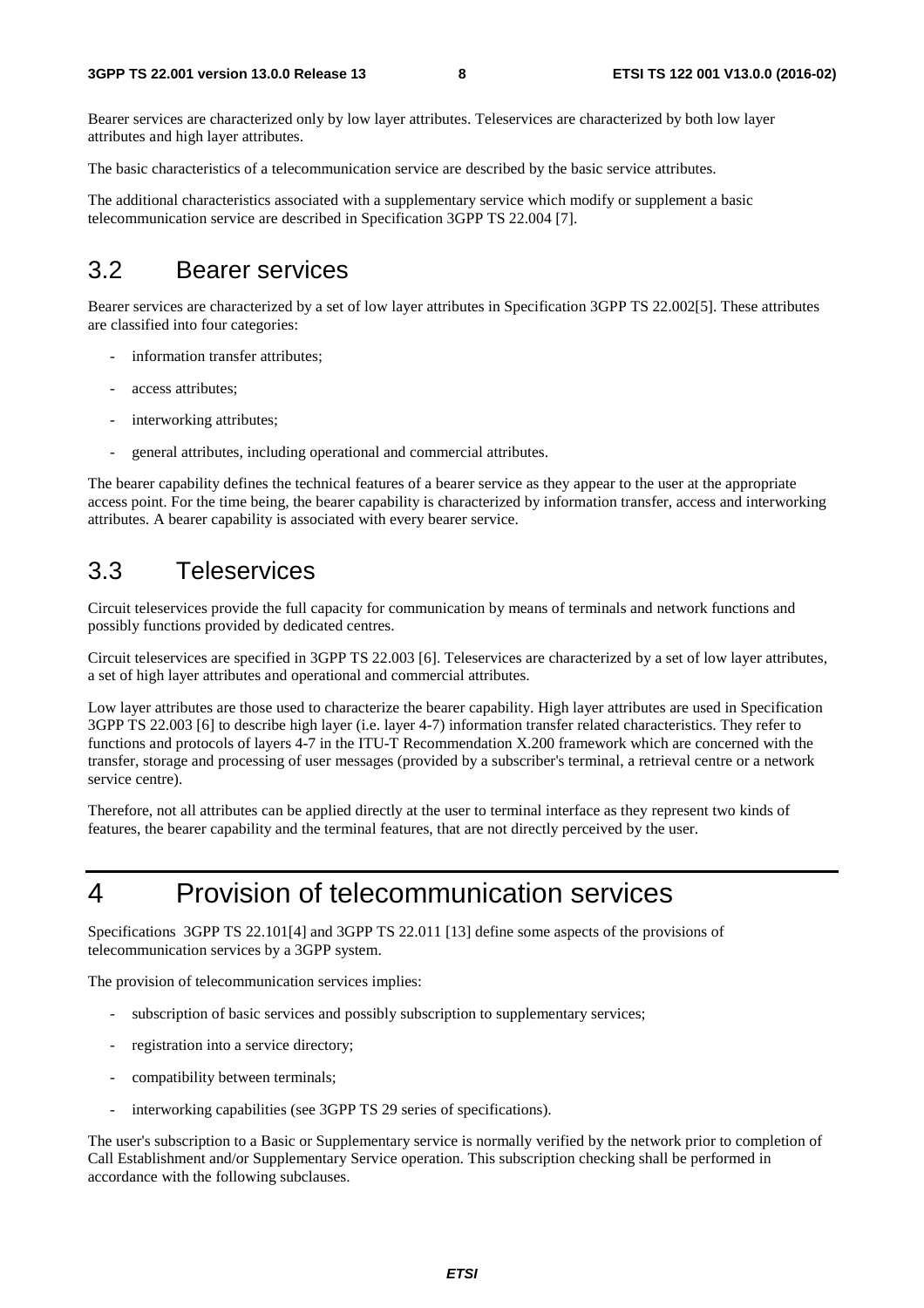### 4.1 Subscription checking for Basic Services

#### **General**

Subscription checking is the function/process to ascertaining whether a subscriber has the authorization to use the particular Basic Service deduced from the call set-up parameters. It is the responsibility of the HPLMN to transfer, to the VPLMN, only the subscription data corresponding to those services a given subscriber is entitled to use in that VPLMN.

For mobile originated calls, subscription checking is performed in the VLR, whilst for mobile terminated calls it is performed in either the HLR or the VLR (determined as described below). The prerequisite for executing the subscription check is a successful deduction of a Basic Service from the Compatibility Information contained in the call set up, i.e. Bearer Capability Information Element and, in some cases, also the Low Layer and High Layer Compatibility Information elements.

For mobile originated calls an UE shall indicate the requested service by appropriate compatibility information elements according to 3GPP TS 27.001 [8]. This information is mapped to an individual Basic Service code (i.e. the MAP representation) by the MSC in order to be compared with the subscriber data available in the VLR.

An equivalent process is required in the HLR for mobile terminated calls, where the caller's requested service is indicated to the HLR (by the ISDN) by exhaustive compatibility information consisting of ISDN Bearer Capability Information Elements and in some cases - depending on the service requested - also of Low Layer and High layer Compatibility information elements. In case the compatibility information is not exhaustive, e.g. when the call is originated/transited by a PSTN, no Basic Service can be deduced and subscription checking cannot be performed in the "normal" way. Instead, rules for the Single and Multi Numbering Schemes apply.

In the Multi Numbering Scheme the Basic Service can be deduced by information stored in the HLR against the called number and hence an implicit subscription check is performed. In the Single Numbering Scheme, the Basic Service cannot be deduced until the UE has responded to the set up and therefore the HLR cannot perform subscription check. Instead, the VLR/MSC will perform the subscription check or calls are passed "unfiltered" (as regards subscription check), at the network operators' discretion.

#### **Bearer Services**

3GPP TS 22.002 [5] lists the Bearer Services, each of them with a specific "BS number". Single services defined independent of the fixed network user rate are called General Bearer Services. These distinct [numbered] services may individually be provided to a subscriber. Whichever the subscription arrangements are, all PLMNs (MSCs, VLRs and HLRs) shall be able to allow - as regards subscription checking - the use of individually subscribed-to Basic Services, within the range of services supported by the PLMN. That is, whenever it is possible to deduce the Basic Service from a call set up, subscription check shall be performed at the granularity of that particular Basic Service or the group to which it belongs.

#### **TeleServices**

3GPP TS 22.003 [6] lists the TeleServices, each of them with a specific "TS number". These may be provided to subscribers individually or combined, to the operators' discretion, however TS 12 (Emergency calls) and TS 23 (CBS) are not subscribable. But, as for Bearer Services, networks shall be able to handle subscription checking at the granularity of individual TeleServices.

Table 2 summarizes the basis on which a successful subscription checking will result. It also describes on which basis Supplementary Service handling for a given call set-up should be performed.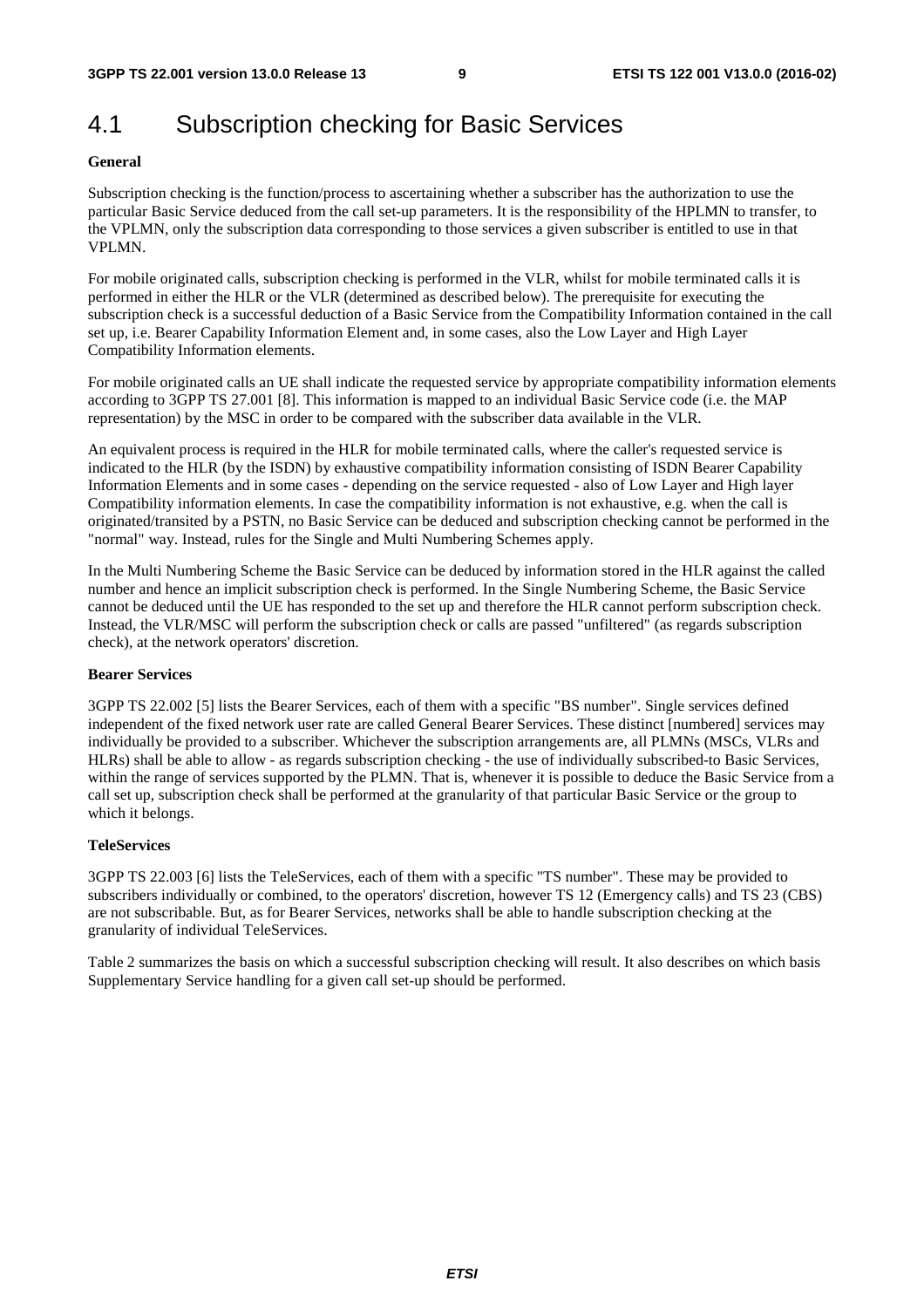| Set Up       | <b>Subscription Check</b>                                                                  | <b>SS handling</b> |  |  |  |  |  |
|--------------|--------------------------------------------------------------------------------------------|--------------------|--|--|--|--|--|
| <b>BS 20</b> | <b>BS 20</b>                                                                               | <b>BS Group 2x</b> |  |  |  |  |  |
| <b>BS 30</b> | <b>BS30</b>                                                                                | BS Group 3x        |  |  |  |  |  |
| <b>TS 11</b> | TS 11, TS Group 1x or TS Group All                                                         | TS Group 1x        |  |  |  |  |  |
| <b>TS 12</b> | N.A.                                                                                       |                    |  |  |  |  |  |
| <b>TS 21</b> | TS 21, TS Group 2x or TS Group All                                                         | TS Group 2x        |  |  |  |  |  |
| <b>TS 22</b> | TS 22, TS Group 2x or TS Group All                                                         | TS Group 2x        |  |  |  |  |  |
| <b>TS 23</b> | N.A.                                                                                       |                    |  |  |  |  |  |
| <b>TS 61</b> | TS 61, TS Group 6x or TS Group All                                                         | TS Group 6x        |  |  |  |  |  |
| <b>TS 62</b> | TS 61, 62, Group 6x or TS Group All                                                        | TS Group 6x        |  |  |  |  |  |
| <b>TS 91</b> | TS 91, TS Group 9x or TS Group All                                                         | TS Group 9x        |  |  |  |  |  |
| <b>TS 92</b> | TS 92, TS Group 9x or TS Group All                                                         | TS Group 9x        |  |  |  |  |  |
| Legend:      |                                                                                            |                    |  |  |  |  |  |
|              | set-up: The Basic Service which is set up for the call;                                    |                    |  |  |  |  |  |
|              | subscription check: Required VLR or HLR data for successful subscription check;            |                    |  |  |  |  |  |
|              | SS handling: Against which VLR or HLR data SS handling should be performed. For example; a |                    |  |  |  |  |  |
|              | call set-up indicating BS61 and Asynchronous mode should be treated for SS purposes in     |                    |  |  |  |  |  |
|              | accordance with the SS-data stored against BS group 2x.                                    |                    |  |  |  |  |  |

#### **Table 2**

When TS61 is requested in a call set-up and the subscription check for TS61 is negative, but a subscription check for TS62 is positive, then the call shall proceed according to the TS 22.003 [6]and TS 27.001 [8]. If a subscription check for both TS61 and TS62 is negative, then the call shall be released.

### 4.2 Subscription checking for Supplementary Services

This is described in 3GPP TS 22.004 [7].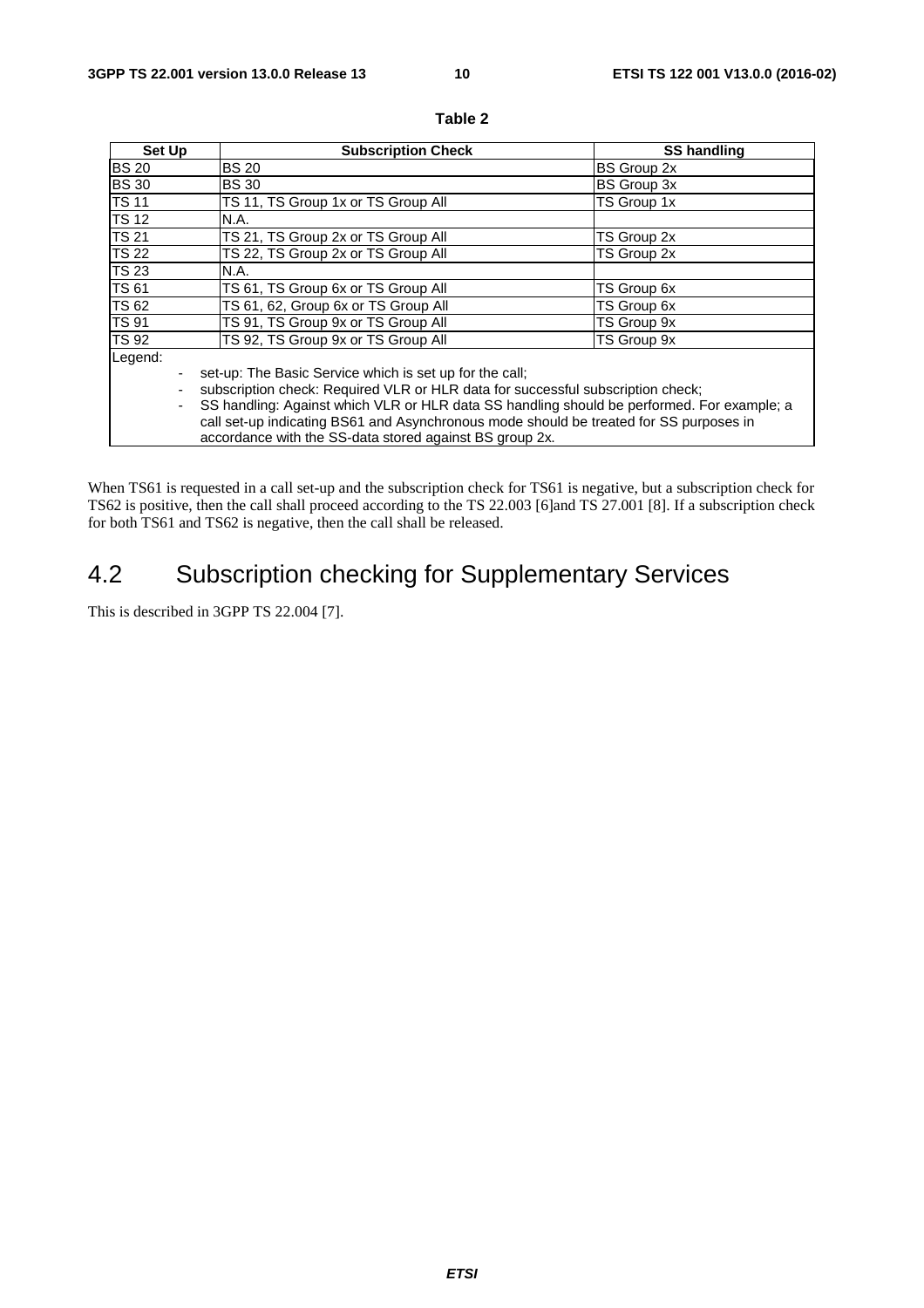### Annex A (normative): List of definition of attributes and values used for bearer services

#### A.1 Information transfer attributes

#### A.1.1 Information transfer capability

This attribute describes the capability associated with the transfer of different types of information through a PLMN and another network or through a PLMN.

Values:

- unrestricted digital information; transfer of information sequence of bits at its specified bit rate without alteration; this implies bit sequence independence, digit sequence integrity and bit integrity.
- speech;

digital representation of speech information and audible signalling tones of the PSTN coded according to the encoding rule defined in the 3GPP TS 26 series of specifications.

- 3,1 kHz Ex PLMN; unrestricted digital information transfer within the PLMN and 3.1 kHz audio restricted within the ISDN.
- group 3 Fax; transfer of Group 3 Fax information.

### A.1.2 Information transfer mode

This attribute describes the operational mode of transferring (transportation and switching) through a PLMN.

Values:

- circuit.

#### A.1.3 Information transfer rate

This attribute describes the bit rate (circuit mode). It refers to the transfer of digital information between two access points or reference points.

Values:

appropriate bit rate, throughput rate.

### A.1.4 Structure

This attribute refers to the capability of the PLMN and if involved other networks to deliver information to the destination access point or reference point in a structure.

Note: This attribute has not been utilised in 3GPP TS 22.002 [5] or 3GPP TS 22.003 [6].

Values:

not applicable.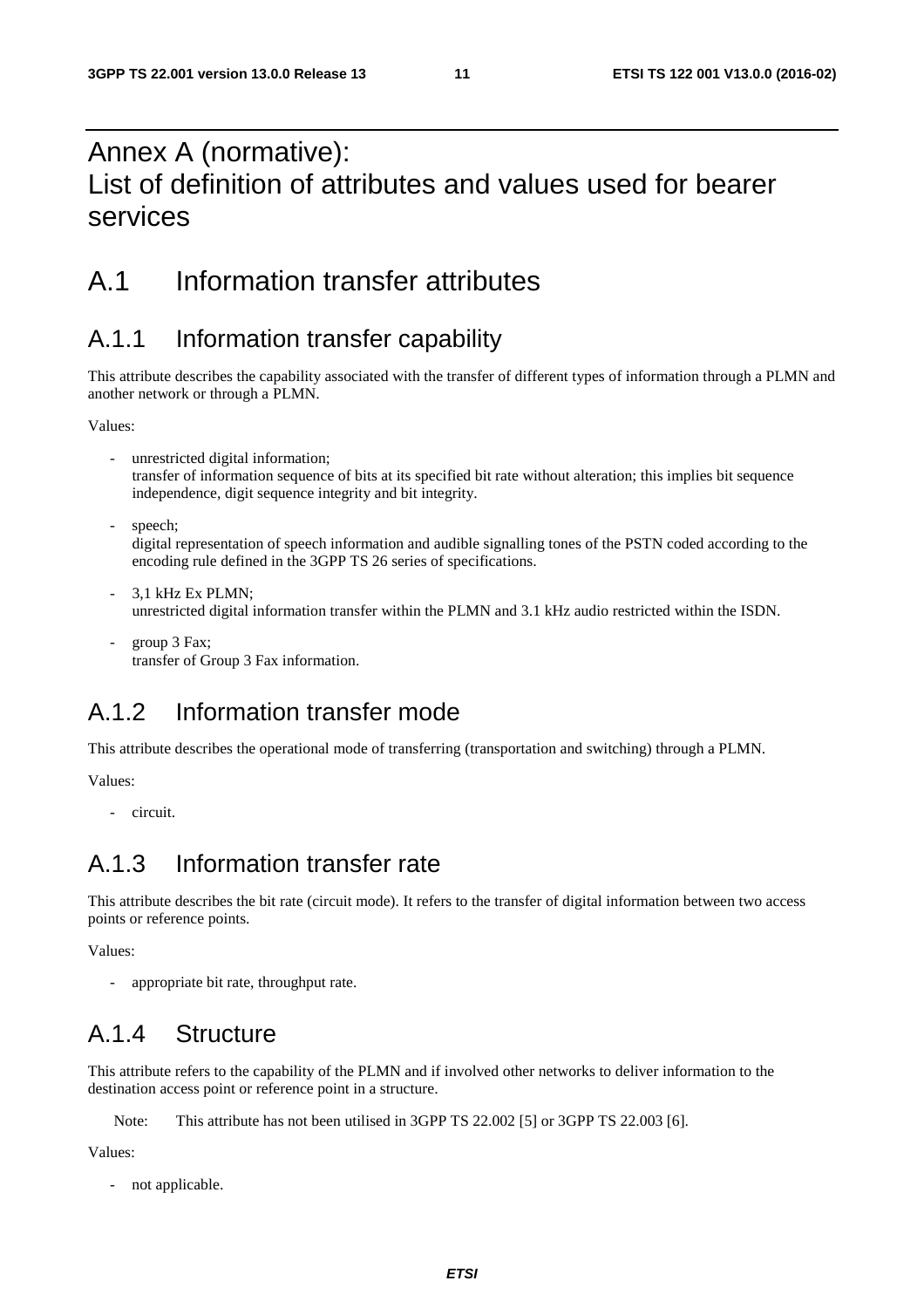### A.1.5 Establishment of communication

This attribute associated with a telecommunication service describes the mode of establishment used to establish and a given communication.

In every telecommunication service communication may be between users within the PLMN or between a user in the PLMN and a user in another network.

Values:

- demand Mobile Originated (MO) only;
- demand Mobile Terminated (MT) only;
- demand Mobile Originated or Terminated (MO, MT).

### A.1.6 Communication configuration

This attribute describes the spatial arrangement for transferring information between two or more access points. It completes the structure associated to a telecommunication services as it associates the relationship between the access points involved and the flow of information between these access points.

Values:

- point-to-point communication; this value applies when there are only two access points.
- multipoint communication: this value applies when more than two access points (1) are provided by the service. The exact characteristics of the information flows must be specified separately based on functions provided by the PLMN.

NOTE 1: The number of access points can be undefined.

- broadcast communication; this value applies when more than two access points (2) are provided by the service. The information flows are from a unique point (source) to the others (destination) in only one direction.

NOTE 2: The number of destination access points can be undefined.

### A.1.7 Symmetry

This attribute describes the relationship of information flow between two (or more) access points or reference points involved in a communication.

It characterizes the structure associated to a communication service.

Values:

- unidirectional: this value applies when the information flow is provided only in one direction.
- bidirectional symmetric;

this value applies when the information flow characteristics provided by the service are the same between two (or more) access points or reference points in the forward and backward directions.

bidirectional asymmetric;

this value applies when the information flow characteristics provided by the service are different in the two directions.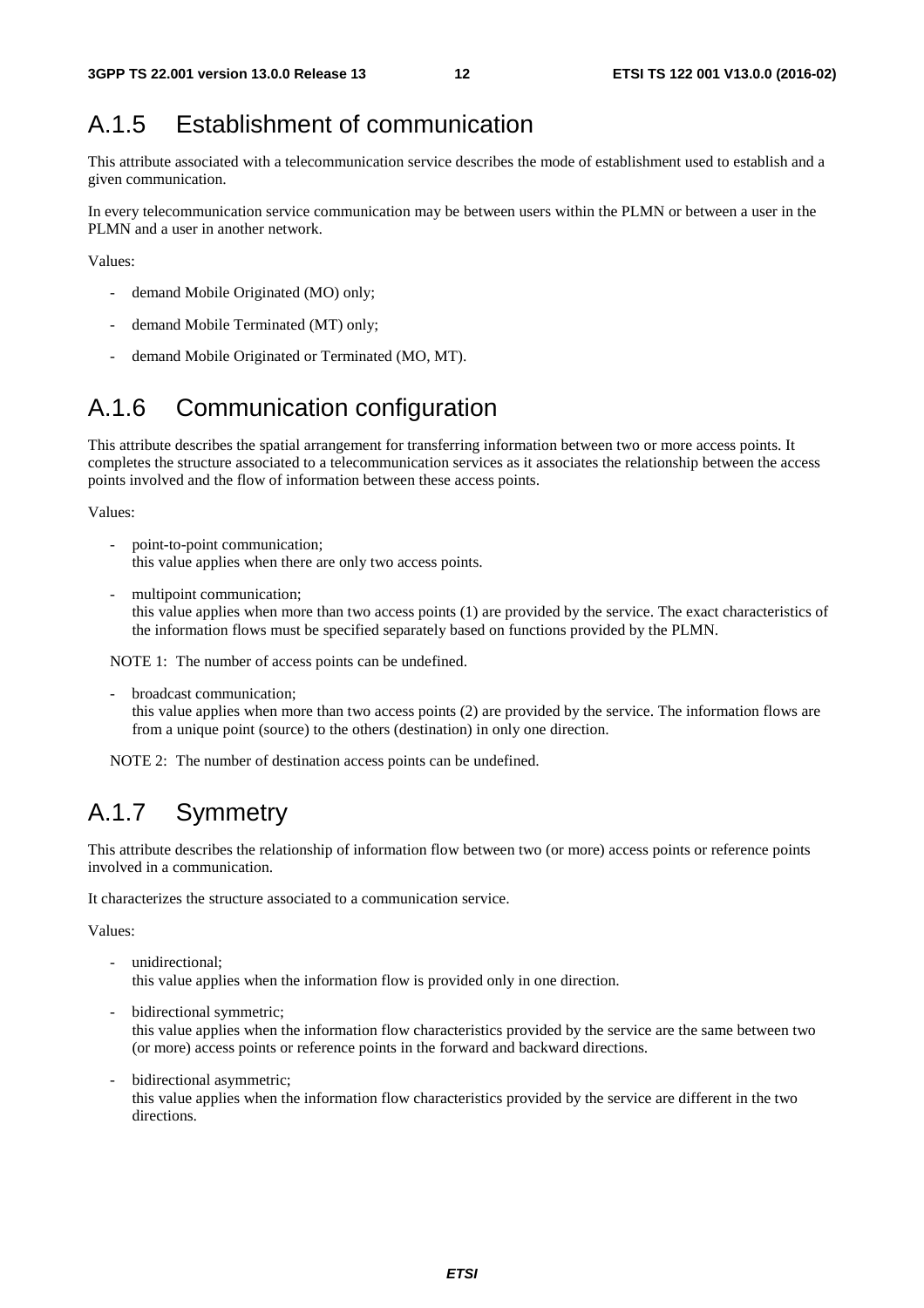#### A.1.8 Data compression

This attribute indicates whether use of a data compression function is desired (and accepted) between an MT and IWF.

Values:

- use of data compression requested/not requested;
- use of data compression accepted/not accepted.

### A.2 Attributes describing the access at the user equipment

#### A.2.1 Signalling access

This attribute characterized the protocol on the signalling channel at a given access point or reference point Values:

- manual;
- appropriate V-series protocol;
- appropriate X-series protocol;
- I-series stack of signalling protocols.

#### A.2.2 Information access

#### A.2.2.1 Rate

This attribute describes either the bit rate (circuit mode including transparent access to a PSPDN) or variable bit rate (packet mode) used to transfer the user information at a given access point or reference.

Values:

- appropriate bit rate;
- variable bit rate.

#### A.2.2.2 Interface

This attribute describes the interface according to the protocol used to transfer user information at a given access point or reference.

Values:

- appropriate V-series DTE/DCE interface;
- appropriate X-series interface;
- S interface:
- analogue 4-Wire interface.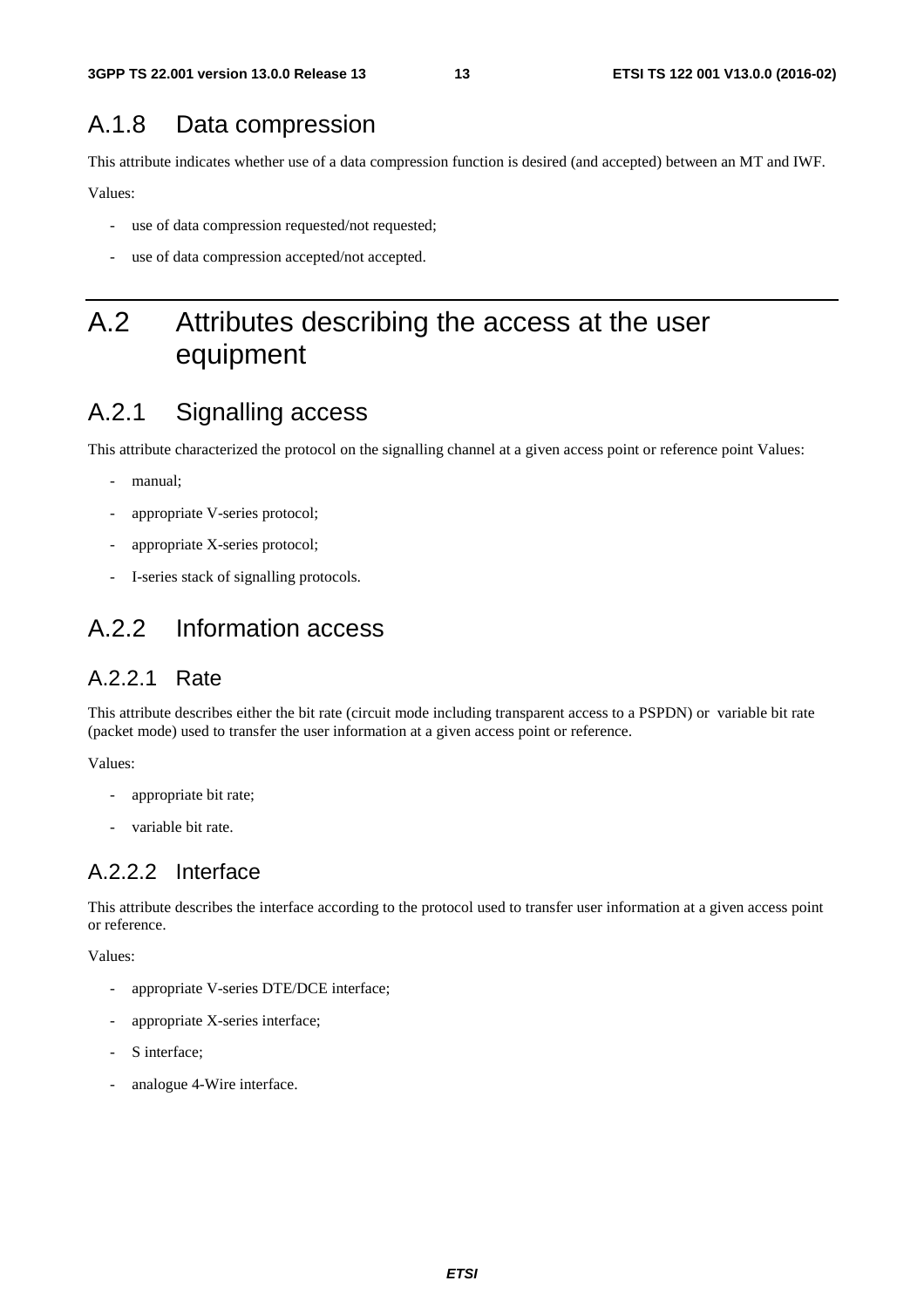### A.3 Interworking attribute

#### A.3.1 Type of terminating network

Communication can be established between a UE in a PLMN (originating network) and a terminal in a network (terminating network) including the same PLMN or another PLMN. The attribute designates the terminating network.

NOTE 1: The terms "originating" and "terminating" do not indicate the direction of communication establishment.

NOTE 2: This attribute does not reflect whether there is none, one or several transit networks between the originating and terminating networks.

Values:

- PSTN;
- ISDN;
- PSPDN;
- PDN;
- PLMN;
- direct access networks.

#### A.3.2 Terminal to terminating network interface

This attribute describes the interface between a terminal equipment and the terminating network.

Values:

- appropriate V-series (DTE/DCE) interface;
- appropriate X-series interface;
- analogue 2 resp. 4 wire interface;
- S interface  $(D+B+B)$ .

### A.4 General attributes

#### A.4.1 Supplementary services provided

This attribute refers to the supplementary services to a given telecommunication service.

Values:

appropriate supplementary services.

#### A.4.2 Quality of service

The Bearer Services use the Quality of Service attribute to indicate one of the following values:

- transparent; service characterized by constant throughput, constant transit delay and variable error rate.
- non-transparent; service characterized by an improved error rate with variable transit delay and throughput.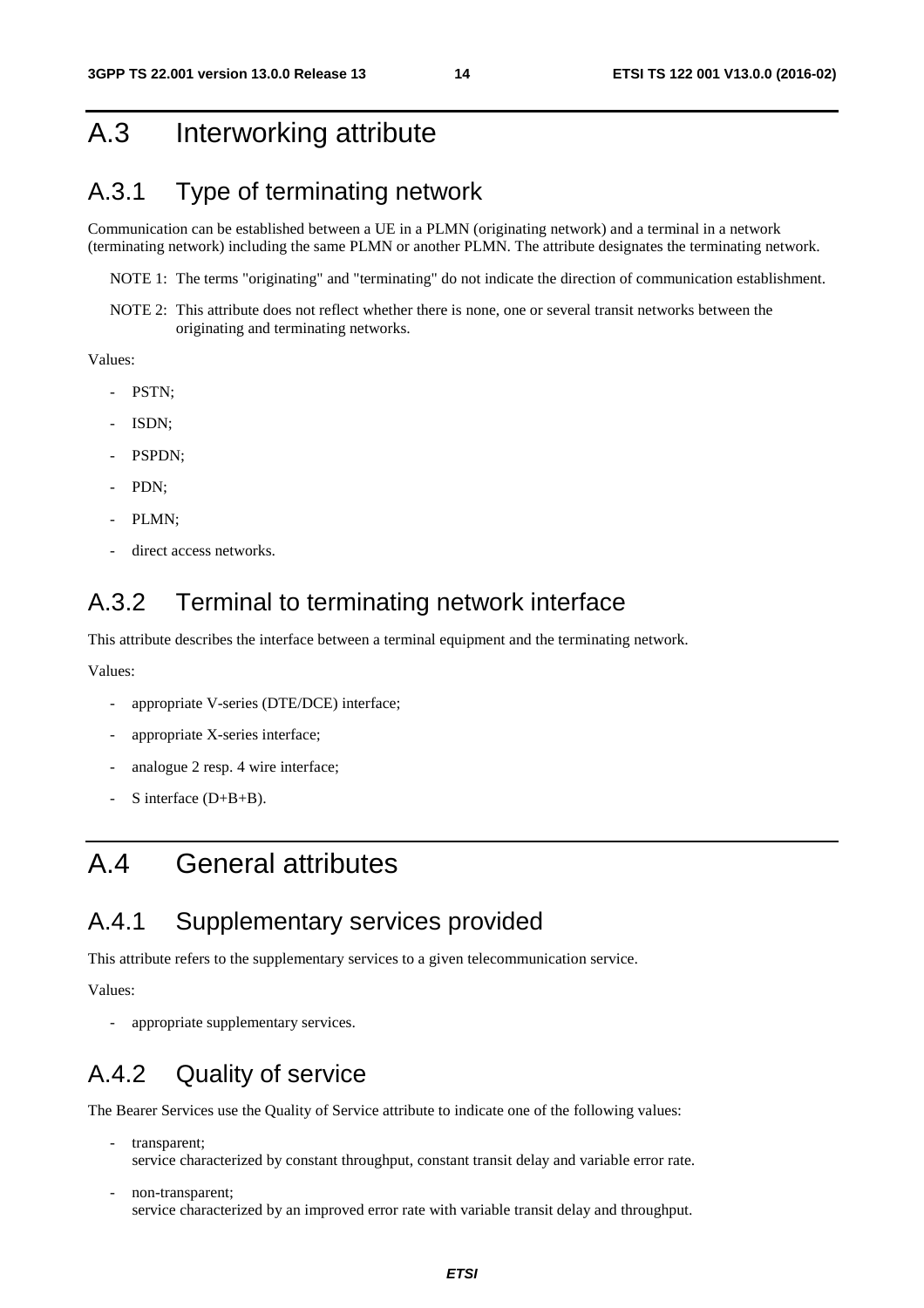- A.4.3 Commercial and operational
- A.4.4 Service interworking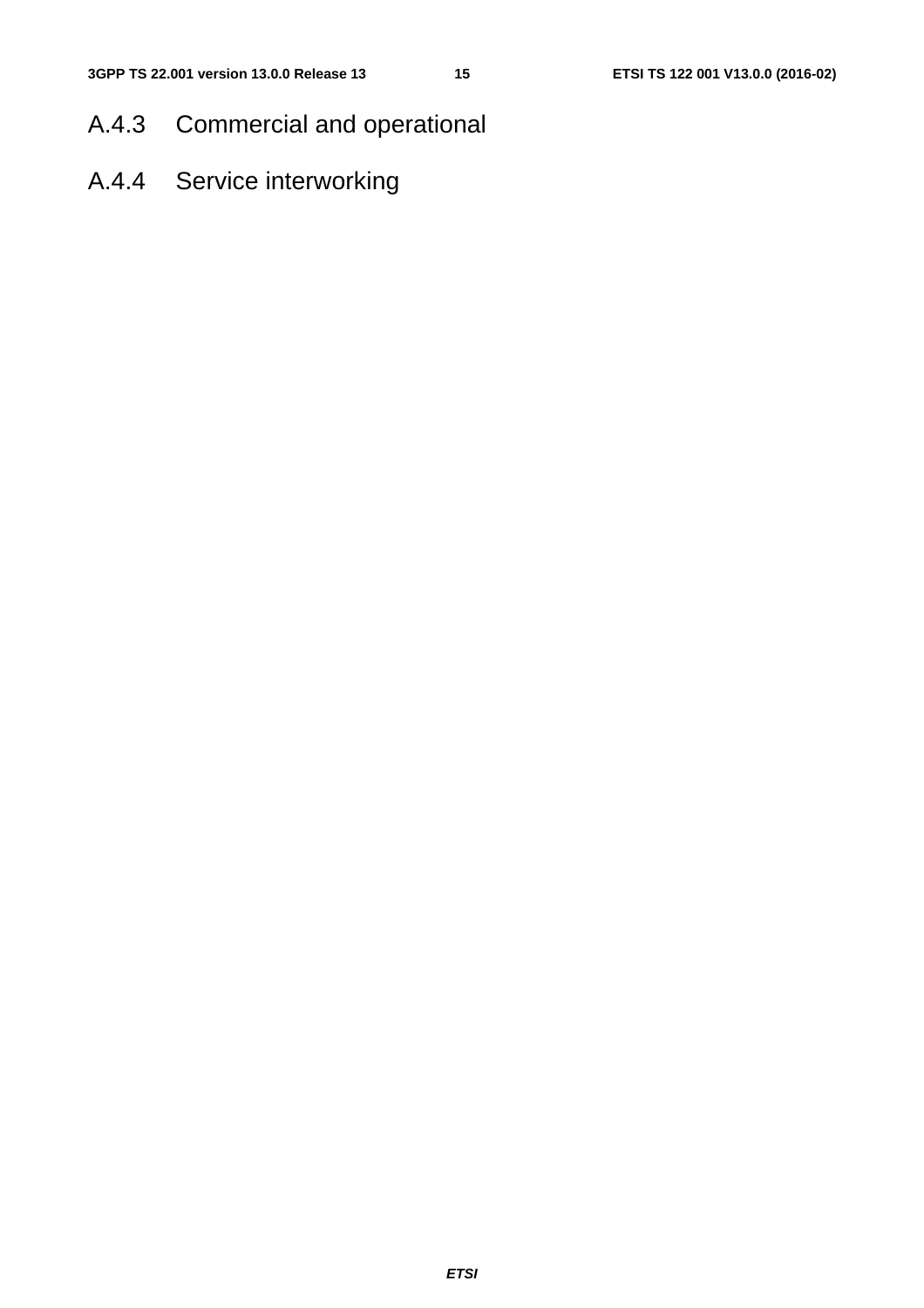## Annex B (normative): List of definitions of attributes and values used for teleservices

## B.1 High layer attributes

### B.1.1 Type of user information

This attribute describes the type of information which the communication offered to the user by the teleservice is based on.

Values:

- speech;
- short message;
- facsimile.
- B.1.2 Layer 4 protocol functions
- B.1.3 Layer 5 protocol functions
- B.1.4 Layer 6 protocol functions
- B.1.5 Layer 7 protocol functions

### B.2 Low layer attribute (bearer capabilities)

The low layer attributes describe the bearer capabilities which support the teleservice. These low layer attributes and their values are the same as presented in Annex A: List of definitions of attributes and values used for bearer services.

## B.3 General attributes

The general attributes are the same as presented in annex A: List of definitions and values used for bearer services.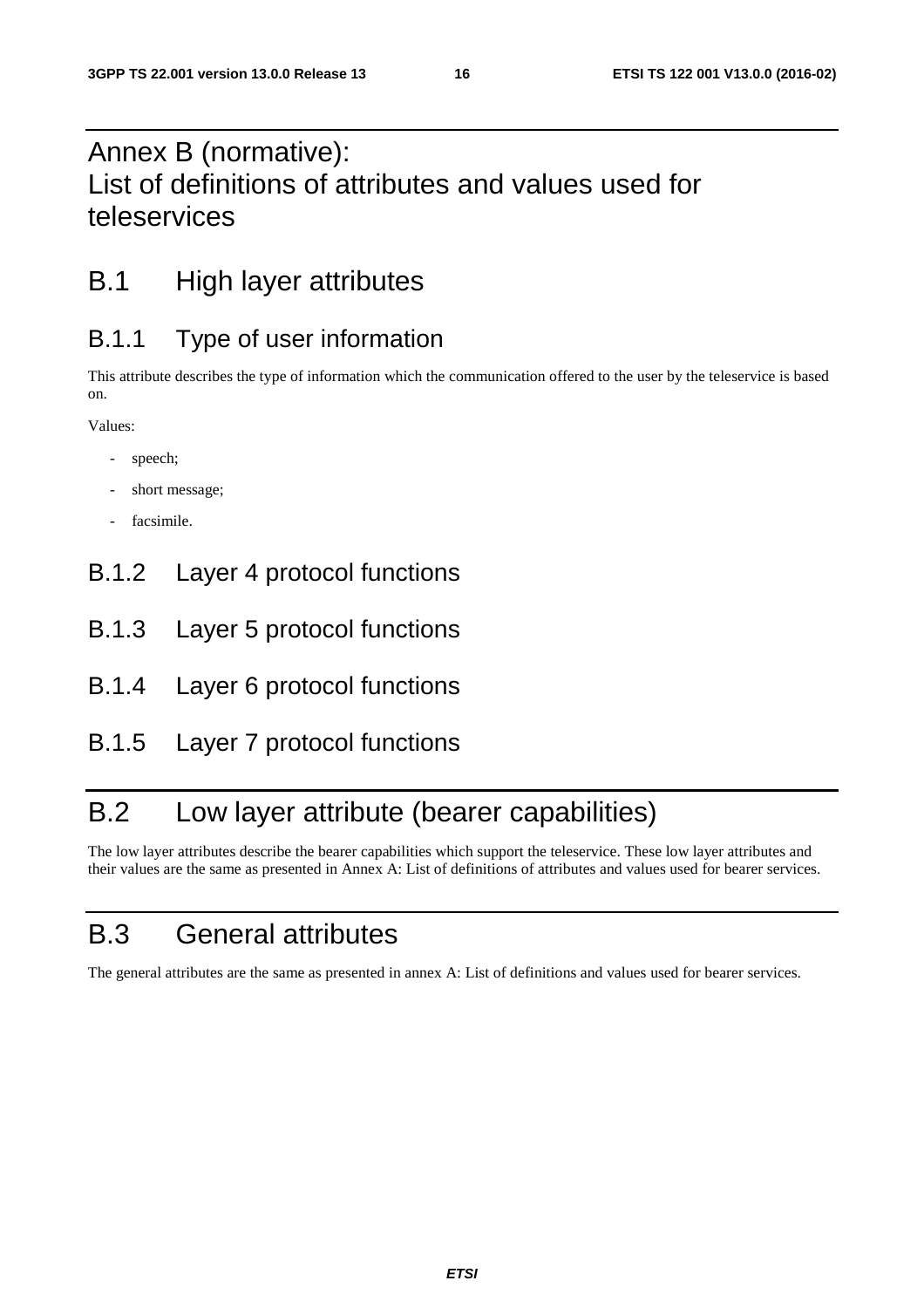### Annex C (normative): Definition of "busy" in a PLMN

### C.1 Scope

This annex describes the conditions under which a given mobile subscriber (station) is considered as "busy". In general, this occurs whenever the resources associated with that UE (and needed to successfully complete the call) exist but are not available for that call. The description is based on the busy definition in the ISDN (CCITT Recommendation I.221).

In addition, the operation of some Supplementary Services occurs when certain of these resources are busy. Therefore, these "resources busy" are also described herein.

This annex does not cover the cases, when network resources not associated with a given destination are unavailable, or when such resources are out-of-service or otherwise non-functional.

## C.2 Network Determined User Busy (NDUB) condition

This condition occurs, when a call is about to be offered, if the information (i.e. traffic) channel is busy and the maximum number of total calls has been reached (see note).

This condition also occurs, when a call is about to be offered and an already on-going call attempt (incoming or outgoing) is in the establishing phase, i.e. not yet active.

When NDUB condition occurs, the PLMN will clear the call and indicate "busy" back towards the calling subscriber (see also clause 4).

NOTE: The value of the maximum number of calls is 1 for the basic call. When the supplementary service "Call Waiting" is applicable the value is  $n+1$  where n is the maximum number of calls that can be waiting.

3GPP TS 22.135 [11] defines NDUB for Multicall environment.

### C.3 User Determined User Busy (UDUB) condition

This condition occurs when a call is offered to a user equipment and the UE responds "user busy" because the subscribers resources (terminal or person using them) are busy. Then the PLMN will clear the call with the indication "busy" back towards the calling subscriber (see also clause 4).

### C.4 Mobile subscriber busy

A mobile subscriber is considered to be busy if either a "Network Determined User Busy" or a "User Determined User Busy" condition occurs.

Some supplementary services (e.g. Call Forwarding on Busy) may cause the call not to be cleared when a busy condition occurs.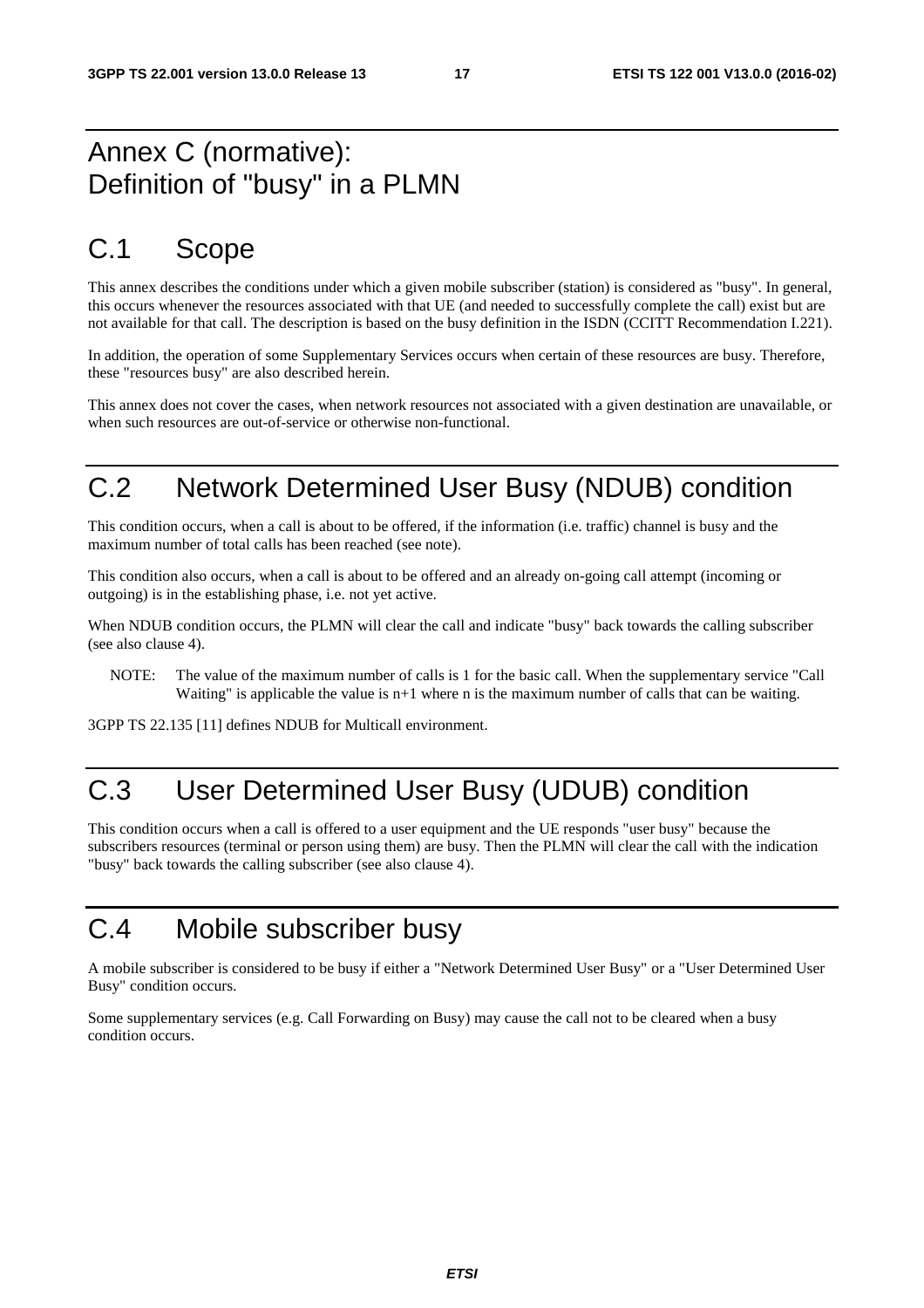### Annex D (normative): Call set-up procedures

### D.1 Scope

This annex specifies the service requirements for call set-up, both Mobile originated and mobile terminated, in a network, including the establishment of radio contact.

## D.2 Mobile Originated Call Set-up

When an UE wishes to start a call and there is no existing radio connection, it requests a signalling channel. When such a signalling channel has been allocated to the UE, the UE can transfer the call set-up information.

A traffic channel may be allocated at any time before the network informs the UE that the remote user has answered.

For a call to be set up, certain information needs to be sent by the UE to the network, defining the call. This information may be provided as default by the MS, it may be derived from the SIM/USIM or be entered by the user either directly into the UE or from a DTE by using the DTE/DCE Interface.

The following information is sent. Where necessary, default values will generally be inserted by the UE if not directly specified by the user. The Teleservice Emergency Calls are set up using a special procedure not using the fields described in this clause (except for the Bearer Capability).

#### D.2.1 Called Party Address

This is the address of the called party, generally as defined in 3GPP TS 23.003 [14], using the TON/NPI specified below

### D.2.2 Calling/Called Party Sub-address

This is the sub-address of the calling/called party, as defined in 3GPP TS 23.003 [14], in order to provide interworking with ISDN. This is described in more detail in ETS 300 059. Support and use of these fields are optional.

### D.2.3 Type of Number

This indicates the format of the called party address. The selection procedure is given in 3GPP TS 22.030 [9]. The following Types of Number are commonly used:

- International Format;
- Open Format ("Unknown");

### D.2.4 Number Plan Indicator

This indicates the number plan of the called party address. Either of the following number plans may be the "default", depending on the contents of the Called Party Address (see 3GPP TS 22.030 [9]):

- ISDN/Telephony E.164;
- unknown.

Alternatively, one of these number plans may be specified if appropriate:

data network X.121;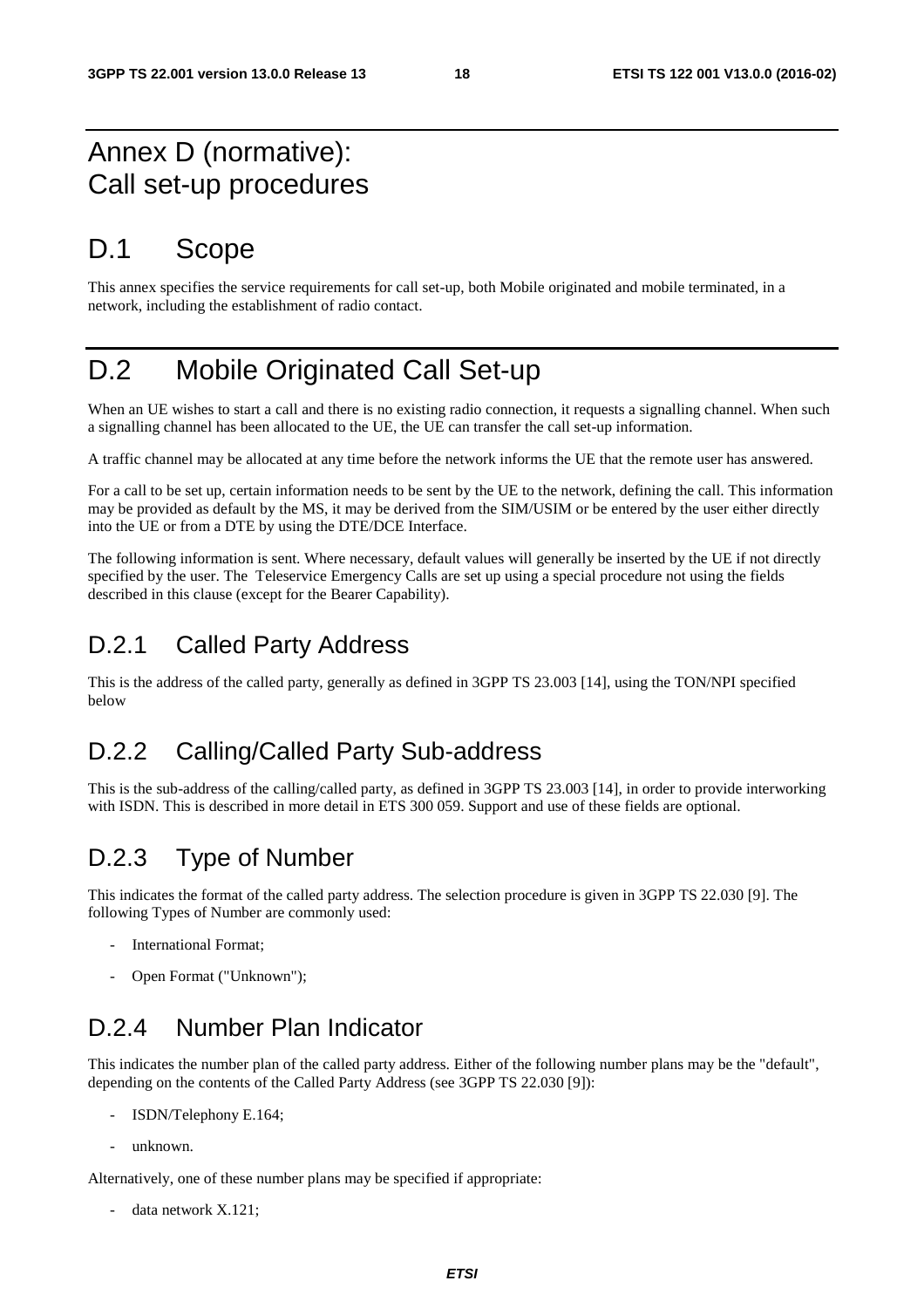- telex network F.69:
- National Numbering Plan;
- Private Numbering Plan.

### D.2.5 Bearer Capability

This is used to define the type of call to be set up (telephony, data, rate etc.) For most applications, the UE will use a set of default conditions, generally on the assumption of a telephony call, unless otherwise set. These may be overridden by the user (or DTE via the DTE/DCE Interface) if desired except for the determination of the channel mode (full or half rate, speech codec conversion).

The UE shall indicate to the network its channel mode capability in terms of the data channels and the speech codec versions supported.

The network decides which mode to use on the basis of the requested bearer or teleservice, the available network resources and the channel mode capability of the UE:

- for the "alternate" and "followed-by" services, the same principle applies (with the exception of TS61, where a Full Rate or an Enhanced Full Rate channel shall be provided);
- for the full set of parameters and values, refer to 3GPP TS 24.008 [12];
- for data services see the 3GPP TS 27 series.

Lower Layer Compatibility and Higher Layer Compatibility Information Elements may also be included.

#### D.2.6 Calling Line Indication Restriction Override

If the user wishes to override the calling line identification restriction, he may indicate this on a per-call basis as described in 3GPP TS 22.030 [9] and 3GPP TS 22.081 [10].

#### D.2.7 Action of the Network on Call Set-up

On receipt of the call set-up message, the network shall attempt to connect the call. However, if insufficient information has been provided by the UE to indicate the exact Bearer Capability requirements (e.g. due to missing or optional values or for rate adaptation for data), the network may insert the missing information, if this is possible, and the call set-up shall proceed using the new information. If the call set-up is unsuccessful, the network shall notify the UE of the cause.

### D.3 Mobile Terminated Call Set-up

Using the procedures described in 3GPP TS 22.011, the network knows the location area where the UE is positioned. If the UE is not already in two way radio communication with the network, the network pages the MS. Upon receiving its page message, the UE establishes communication with the selected cell. The network then allocates a channel which is used for signalling and sends call set-up information to the UE.

A traffic channel may be allocated at any instant until just after the call is answered by the UE.

The network indicates to the UE that it wishes to offer the UE a call. This notification includes the proposed bearer capability information, where available (see subclause D.2.5).

### D.3.1 Bearer Type

If the calling party specifies the required bearer capability this shall be used for the call set-up attempt. If the calling party does not specify the required bearer capability (e.g. because the call originated in the PSTN), the network shall attempt to determine the bearer capability to be used as described below.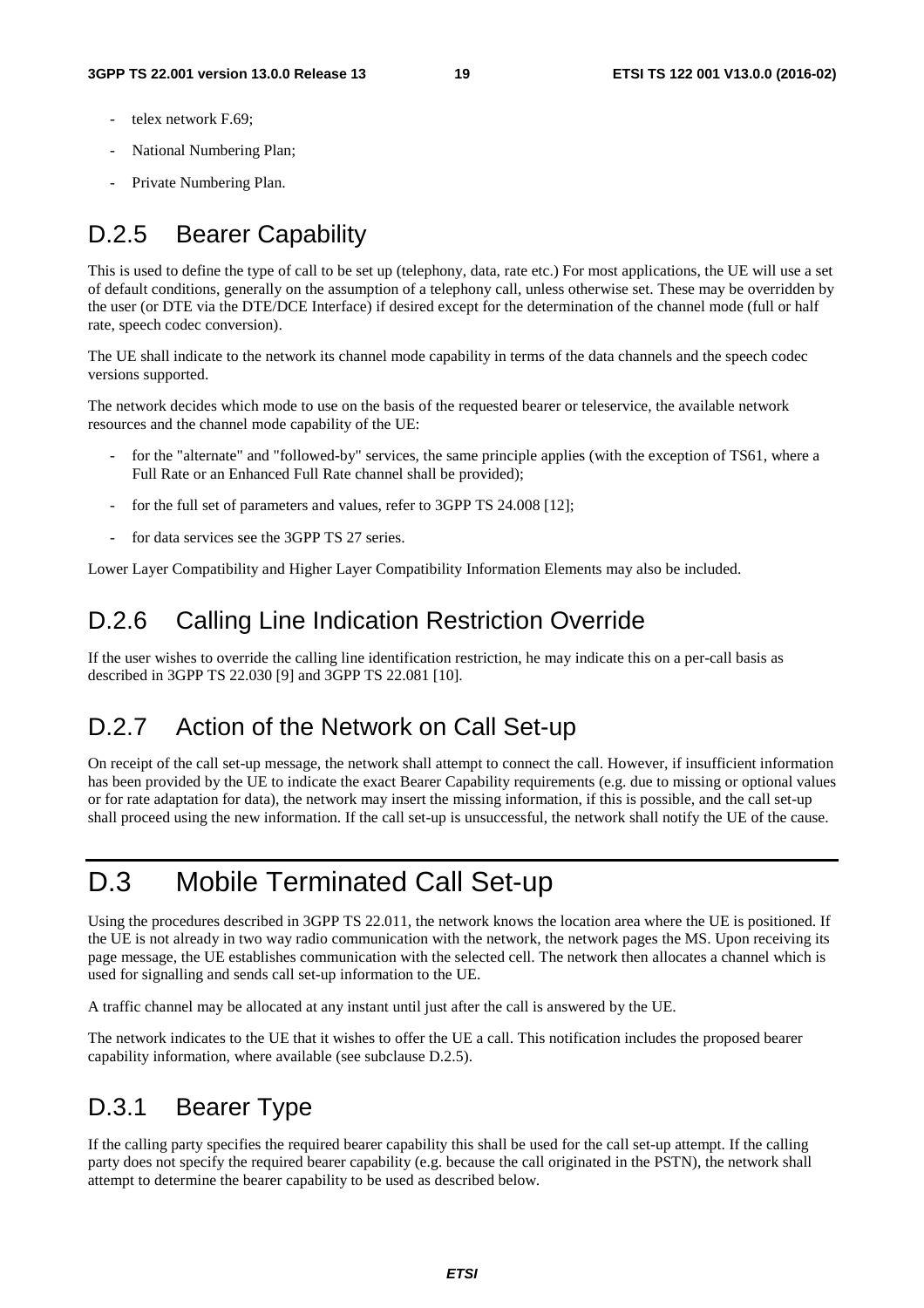The network may use a multi-numbering scheme to define the bearer capability by the MSISDN. In a multi-numbering scheme several MSISDNs are associated with one IMSI. Each MSISDN is used for a different bearer capability. If the network uses a multi-numbering scheme and the calling party has not specified the required bearer capability then the network shall use the bearer capability associated with the called party MSISDN.

The network may use a single-numbering scheme, in which one MSISDN is associated with each IMSI. If the network uses a single-numbering scheme and the calling party has not specified the required service then the network shall omit the bearer capability information.

#### D.3.2 Response of the UE

On receipt of the call set-up request from the network, the UE shall check that it is able to support the type of call requested and that it is not User Determined User Busy (see annex C). The UE then alerts the user.

If the UE is unable to support the type of call requested, or the information is incomplete, the UE shall, if possible and not restricted by requirements in other ETSs, reply to the network proposing an alternative set of parameters, indicating those that are different from those proposed by the network. The network then either accepts this new proposal or terminates the call attempt.

#### D.3.3 Description of Call Re-establishment

Call re-establishment allows the user equipment to attempt to reconnect a call following the loss of radio coverage between the UE and the network while a call is in progress. Call re-establishment may be initiated by the UE when it detects this situation, if supported in the network.

Call re-establishment is mandatory in the ME and optional in the network.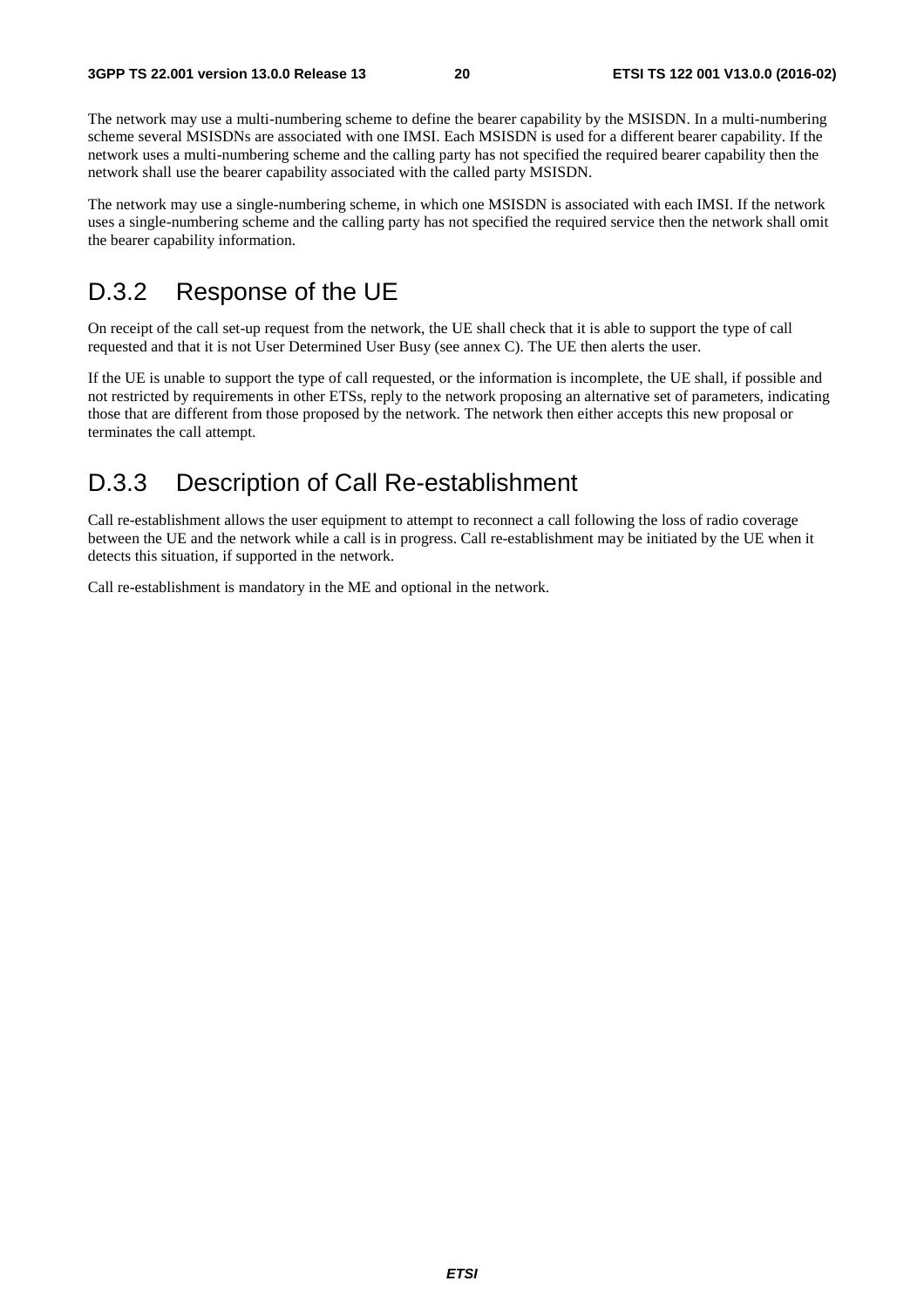## Annex E (normative): Automatic calling repeat call attempt restrictions

Call set up attempts referred to in this annex are assumed to be initiated from peripheral equipment or automatically from the MT itself.

A repeat call attempt may be made when a call attempt is unsuccessful for the reasons listed below (as defined in 3GPP TS 24.008 [13]).

These reasons are classified in three major categories:

- 1) "Busy destination":
	- cause number 17 User busy.
- 2) "Unobtainable destination temporary":
	- cause number 18 No user responding;
		- 19 User alerting, no answer;
		- 27 Destination out of order;
		- 34 No circuit/channel available;
		- 41 Temporary failure;
		- 42 Switching Equipment congestion;
		- 44 Requested circuit/channel not available;
		- 47 Resources unavailable, unspecified.
- 3) "Unobtainable destination permanent/long term":
	- cause number 1 Unassigned (unallocated) number;
		- 3 No route to destination;
		- 22 Number changed;
		- 28 Invalid number format (uncompleted number);
		- 38 Network out of order.
- NOTE 1: Optionally, it is allowed to implement cause number 27 in Category 3, instead of Category 2, as this is desirable already in Phase 1.

The table below describes a repeat call restriction pattern to any B number. This pattern defines a maximum number (n) of call repeat attempts; when this number n is reached, the associated B number shall be blacklisted by the MT until a manual re-set at the MT is performed in respect of that B number. When a repeat attempt to anyone B number fails, or is blacklisted, this does not prevent calls being made to other B numbers.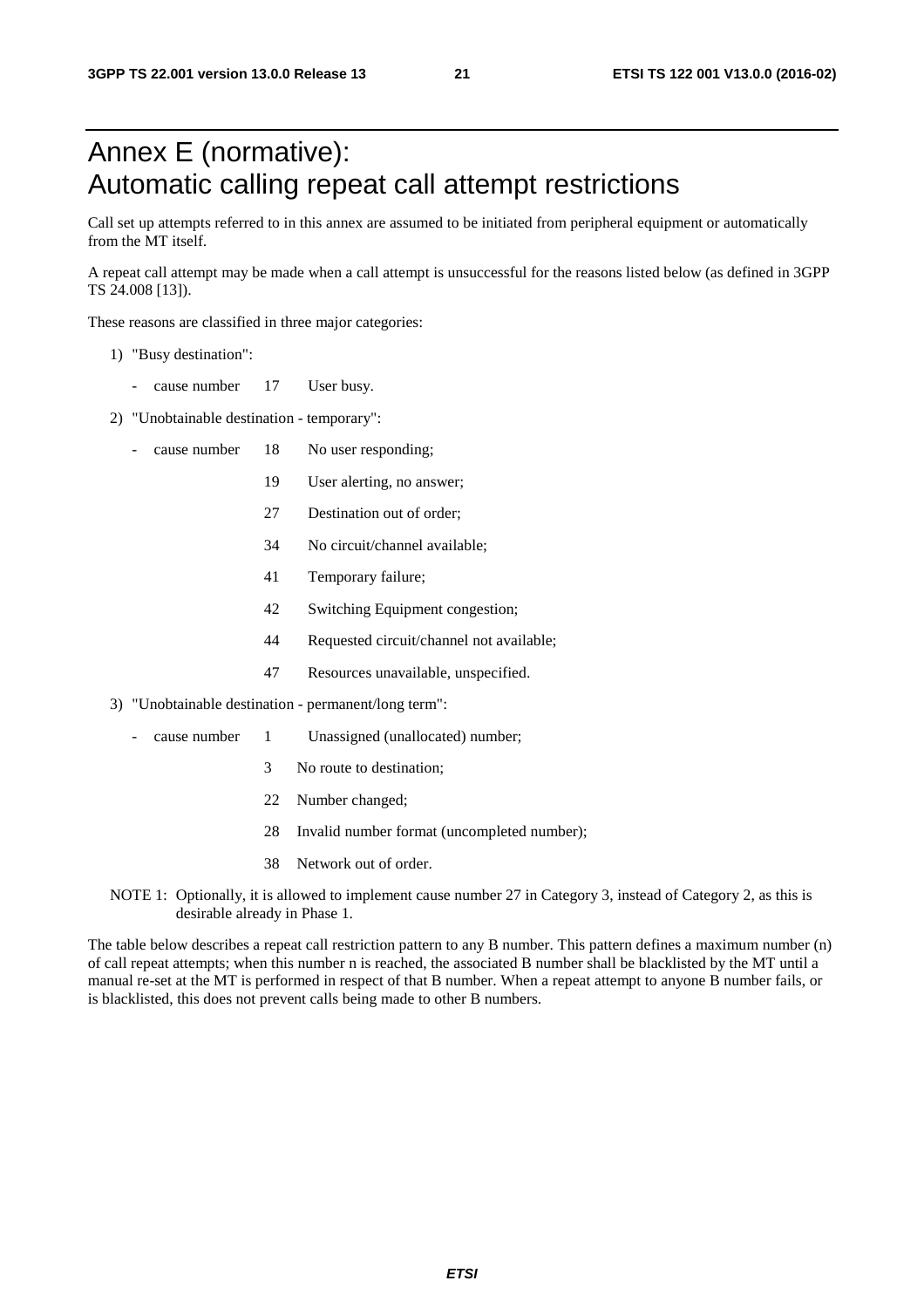| call attempts        | <b>Minimum duration between Call attempt</b> |
|----------------------|----------------------------------------------|
| Initial call attempt | ٠                                            |
| 1st repeat attempt   | 5 sec                                        |
| 2nd repeat attempt   | 1 min                                        |
| 3rd repeat attempt   | 1 min                                        |
| 4th repeat attempt   | 1 min                                        |
| 5th repeat attempt   | 3 min                                        |
| nth repeat attempt   | 3 min                                        |

#### **For the categories 1 and 2 above, n shall be 10; for category 3, n shall be 1.**

The number of B numbers that can be held in the blacklist is at the manufacturers discretion but there shall be at least 8. However, when the blacklist is full the MT shall prohibit further automatic call attempts to any one number until the blacklist is manually cleared at the MT in respect of one or more B numbers.

When automatic calling apparatus is connected to an MT1 or MT2, or where an MTO is capable of auto-calling, then the MT shall process the call requests in accordance with the sequence of repeat attempts defined above, i.e. requests for repeat attempts with less than the minimum allowed duration between them shall be rejected by the MT.

A successful call attempt to a number which has been subject to the call restrictions shown above (i.e. an unsuccessful call set up attempt has previously occurred) shall reset the "counter" for that number.

The "counter" for an unsuccessfully attempted B number shall be maintained in 24 hours or until the MT is switched off.

The automatic calling repeat call attempt restrictions apply to speech and data services.

NOTE 2: The restrictions only apply to unsuccessful Call Control activity, not to Radio Resource Management or to Mobility Management, so multiple attempts at radio channel access are not limited by this mechanism.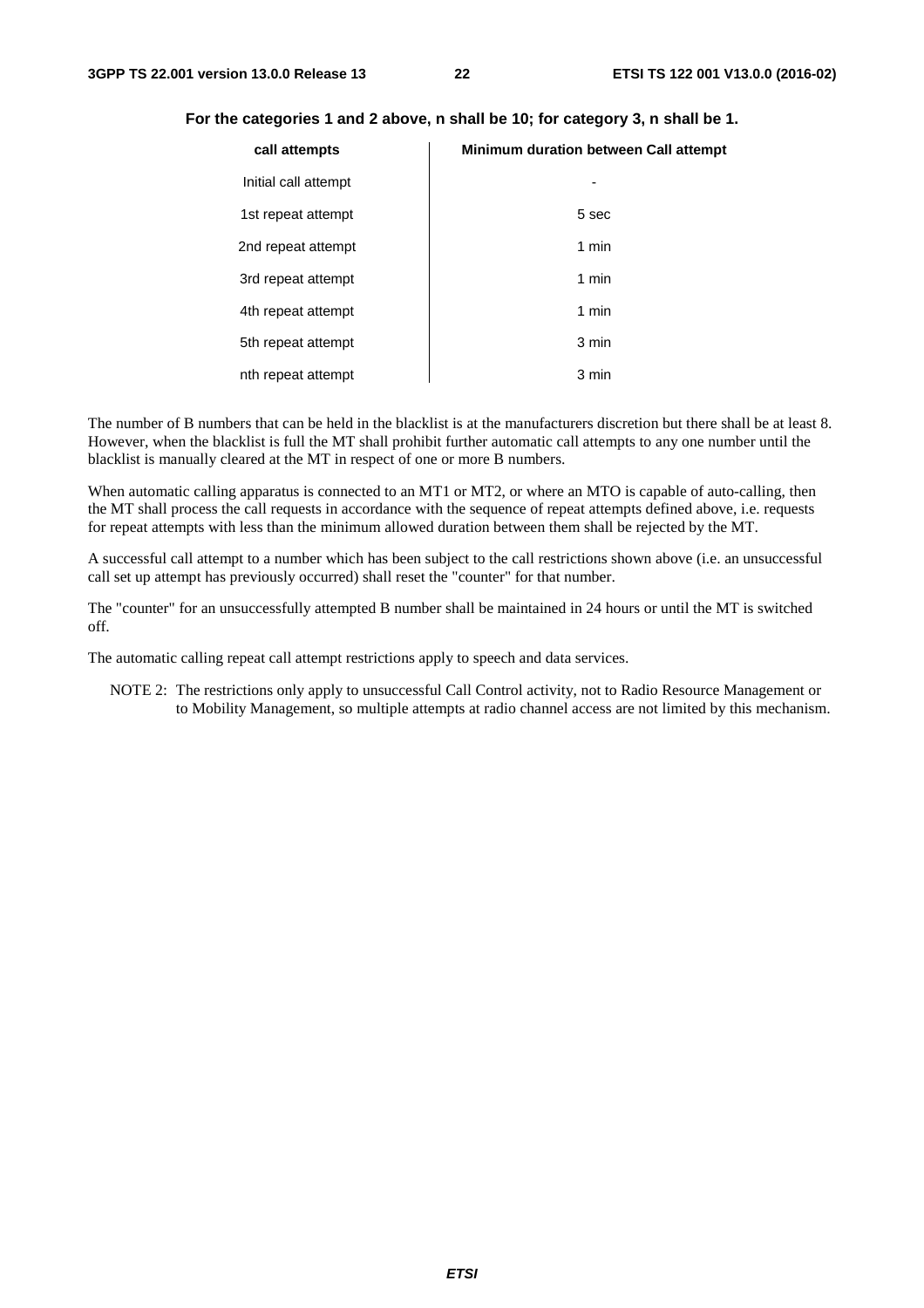### Annex F(informative): Procedures for call progress indications

## F.1 General

Indications of call progress, such as ringing, engaged, unobtainable, and no radio channel, may in principle be verbal message, tones, displayed text or graphical symbols. Which combination of these applies may depend on the message, the UE and selection by the user or PLMN operator. However, verbal announcements will generally be reserved for situations which are peculiar to a mobile network, where users may be unfamiliar with any tone chosen to indicate conditions such as "call diversion" or "subscriber not available".

It may also be desirable to add comfort indications (e.g. tones, noise, music, clicks) while a call is being connected, since silence may cause an unfamiliar user to believe that nothing is happening.

Generally, on data calls, and on the data part of alternate speech/data or speech-followed-by-data calls, PLMN generated network tones and announcements should be muted.

## F.2 Supervisory tones

### F.2.1 General

Supervisory Tones, indicating primarily ringing, engaged and unobtainable numbers, may be generated by both the PLMN and PSTN.

Except for ring tone, all tones indicating call progress to a user shall be generated in the UE, on the basis of signals from the network where available, and are according to the standard defined in the present document.

Tones sent to a caller to a UE will be generated in the network, generally local to the caller, and will be to the standard of his local exchange, except for mobile to mobile calls, where the tones will be generated in the calling UE. For mobile terminated calls, the ring tone will be generated in the called MSC (except OACSU).

### F.2.2 Method

In the interests of early release of the traffic channel on failure to succeed in setting up a (mobile originated) call, where possible supervisory tones should be indicated over signalling channels. The UE will then generate the required tones. However, if the network generates an in-band announcement this will be indicated to the UE. In this case the UE shall connect the user to the announcement until instructed to release the call, either by the user or by the network. An alternate procedure may apply for UE able to generate appropriate announcements internally.

The ring tone will be sent over the traffic channel, since this channel must be available for traffic immediately it is answered (exception: Off Air Call Set Up). The Ring Tone is therefore generated by the PLMN or PSTN supporting the called phone.

On failed mobile terminated call attempts, the called MSC will either signal to the caller, if this is possible, or else will generate the required supervisory tones.

"Alert" is not a supervisory tone. The indication is signalled, and the UE may generate any form of indication to the user that the UE is being called.

#### F.2.3 Standard tones

UE generated tones will be generally in accordance with CEPT, ANSI T1.607, or Japan recommendations, where appropriate, and are listed in table 1. Any network originated tones will be according to PLMN or PSTN choice.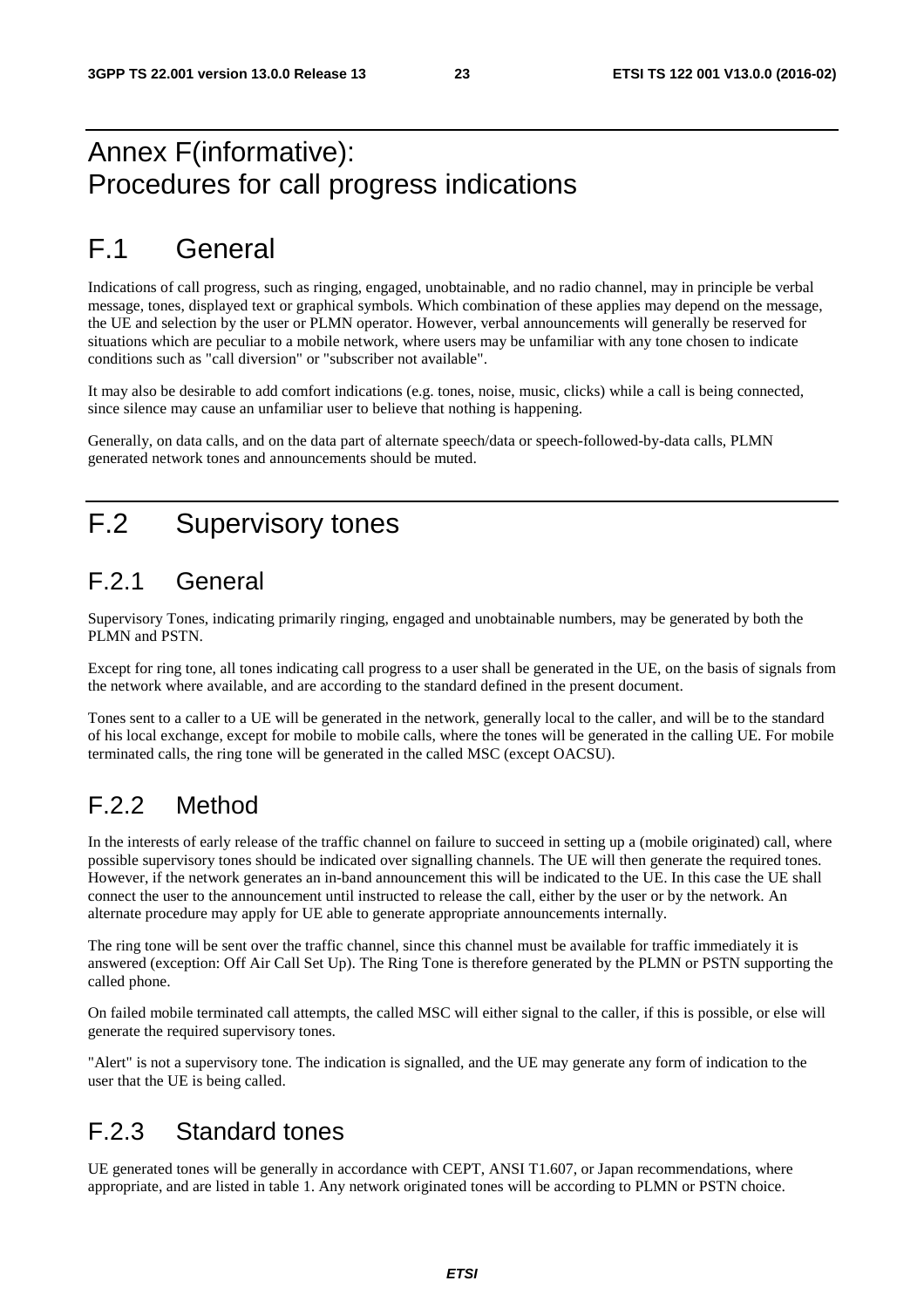### F.2.4 Applicability

This method will apply in all cases where signalling is capable of indicating the supervisory tone required. However, for connection to certain fixed networks where this signalling is not possible, fixed network tones will be carried over the traffic channel.

User equipment may employ any suitable technique to indicate supervisory information. However, if tones are employed, they shall be in accordance with the present document. The use of these tones in the MSC is preferred.

- NOTE 1: The tones and/or announcement to the calling party should not be provided if the Information transfer capability is set to UDI.
- NOTE 2: For a call with information transfer capability set to 3.1 kHz, the use of tones and/or announcement may cause the expiry of an awaiting answer timer in a modem or fax machine.

#### F.2.5 Comfort tones

If desired by the PLMN operator, the network may optionally introduce "comfort tones" while the call is being connected, during what would otherwise be silence. This would be overridden by indication of a supervisory tone, an announcement or by traffic. PLMNs may offer this feature optionally to incoming or outgoing callers.

The "comfort tones" may take the form of tones, clicks, noise, music or any other suitable form, provided that they cannot be confused with other indications that might be expected.

This feature is intended to indicate to the user that his call is progressing, to prevent him terminating the call prematurely.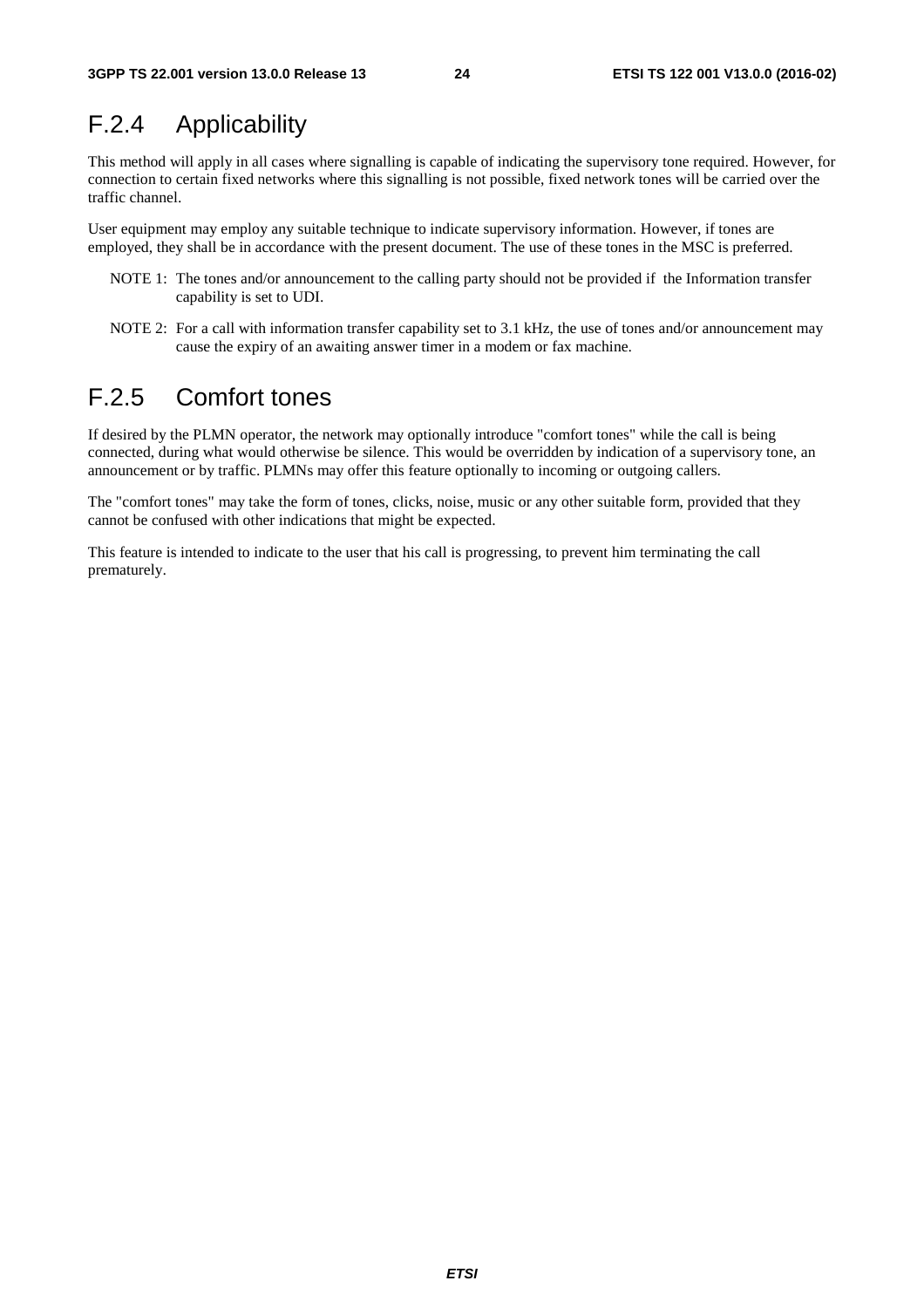| <b>Tone</b>                                                                                                                    |                                                                                                                | <b>Frequency</b> |                                      |              |                                                                                                                                                                        | <b>Tolerance</b> | <b>Type</b>                  |                                                                                            |                              |
|--------------------------------------------------------------------------------------------------------------------------------|----------------------------------------------------------------------------------------------------------------|------------------|--------------------------------------|--------------|------------------------------------------------------------------------------------------------------------------------------------------------------------------------|------------------|------------------------------|--------------------------------------------------------------------------------------------|------------------------------|
|                                                                                                                                |                                                                                                                | <b>CEPT</b>      | <b>ANSI</b>                          | Japan        | <b>CEPT</b>                                                                                                                                                            | Japan            | <b>CEPT</b>                  | <b>ANSI</b>                                                                                | Japan                        |
|                                                                                                                                |                                                                                                                |                  |                                      |              | <b>ANSI</b>                                                                                                                                                            |                  |                              |                                                                                            |                              |
| $\mathbf{1}$                                                                                                                   | Dial tone                                                                                                      | 425 Hz           | 350 Hz<br>added to                   | 400 Hz       | 15 Hz                                                                                                                                                                  | 20Hz             | Conti-<br>nuous              | Continuous                                                                                 | Conti-<br>nuous              |
|                                                                                                                                | (optional)                                                                                                     |                  | 440 Hz                               |              |                                                                                                                                                                        |                  |                              |                                                                                            |                              |
| $2*$                                                                                                                           | <b>Subscriber Busy</b>                                                                                         | 425 Hz           | 480 Hz                               | 400 Hz       | 15 Hz                                                                                                                                                                  | 20Hz             | Tone on                      | Tone on                                                                                    | Tone on                      |
|                                                                                                                                | (Called Number)                                                                                                |                  | added to                             |              |                                                                                                                                                                        |                  | 500 <sub>ms</sub><br>Silence | 500ms<br>Silence                                                                           | 500 <sub>ms</sub><br>Silence |
|                                                                                                                                |                                                                                                                |                  | 620 Hz                               |              |                                                                                                                                                                        |                  | 500ms                        | 500ms                                                                                      | 500ms                        |
| $3*$                                                                                                                           | Congestion                                                                                                     | 425 Hz           | 480 Hz                               | Optional     | 15 Hz                                                                                                                                                                  | Optional         | Tone on<br>200 <sub>ms</sub> | Tone on<br>250ms                                                                           | Optional                     |
|                                                                                                                                |                                                                                                                |                  | added to<br>620 Hz                   |              |                                                                                                                                                                        |                  | Silence                      | Silence                                                                                    |                              |
|                                                                                                                                | Radio Path                                                                                                     |                  |                                      |              |                                                                                                                                                                        |                  | 200ms<br>Single              | 250ms                                                                                      |                              |
| $\overline{4}$                                                                                                                 | Acknowledgeme                                                                                                  | 425 Hz           | 425 Hz                               | 400 Hz       | 15 Hz                                                                                                                                                                  | 20 Hz            | tone                         | Single tone<br>200 <sub>ms</sub>                                                           | Tone on<br>1 Sec             |
|                                                                                                                                | nt (Mobile                                                                                                     |                  |                                      |              |                                                                                                                                                                        |                  | 200 <sub>ms</sub>            |                                                                                            | Silence                      |
|                                                                                                                                | Originated only)<br>(optional)                                                                                 |                  |                                      |              |                                                                                                                                                                        |                  |                              |                                                                                            | 2 Sec                        |
| 5                                                                                                                              | <b>Radio Path Not</b>                                                                                          | 425 Hz           | 425 Hz                               | Optional     | 15 Hz                                                                                                                                                                  | Optional         | 200ms                        | 200ms                                                                                      | Optional                     |
|                                                                                                                                | Available<br>{Call Dropped -                                                                                   |                  |                                      |              |                                                                                                                                                                        |                  | On/off<br>200ms}             | On/off<br>200ms} for                                                                       |                              |
|                                                                                                                                | Mobile                                                                                                         |                  |                                      |              |                                                                                                                                                                        |                  | for $3$                      | 3 burst                                                                                    |                              |
| $6*$                                                                                                                           | originated only<br>Error/Special                                                                               | 950 Hz           | 950 Hz                               | Optional     | $50$ Hz                                                                                                                                                                | Optional         | burst<br>{Triple             | <b>Triple Tone</b>                                                                         | Optional                     |
|                                                                                                                                | Information}                                                                                                   | 1400 Hz          | 1400 Hz                              |              | 50 Hz                                                                                                                                                                  |                  | Tone                         | {Tones on                                                                                  |                              |
|                                                                                                                                | Number<br>Unobtainable }                                                                                       | 1800 Hz          | 1800 Hz                              |              | 50 Hz                                                                                                                                                                  |                  | {Tones<br>on 330ms           | 330ms                                                                                      |                              |
|                                                                                                                                | Authentication                                                                                                 |                  |                                      |              |                                                                                                                                                                        |                  | {Silence                     | {Silence<br>1.0s                                                                           |                              |
|                                                                                                                                | Failure }                                                                                                      |                  |                                      |              |                                                                                                                                                                        |                  | 1.0s                         |                                                                                            |                              |
| $\overline{7}$                                                                                                                 | <b>Call Waiting</b><br>Tone (CEPT)                                                                             |                  |                                      |              |                                                                                                                                                                        |                  |                              | 425 Hz (tolerance 15 Hz), on for 200 ms, off for 600 ms on for 200 ms, off for 3 s, on for |                              |
|                                                                                                                                |                                                                                                                |                  |                                      |              | 200 ms, off for 600 ms on for 200 ms. This tone is superimposed on the audio traffic<br>received by the called user. Alternate tones are acceptable but not preferred. |                  |                              |                                                                                            |                              |
| $\overline{7}$                                                                                                                 | <b>Call Waiting</b>                                                                                            |                  |                                      |              |                                                                                                                                                                        |                  |                              | 440 Hz, on for 300 ms, 9,7 s off followed by (440 Hz, on for 100 ms off for 100 ms, on for |                              |
|                                                                                                                                | Tone (ANSI)                                                                                                    |                  |                                      |              |                                                                                                                                                                        |                  |                              | 100 ms, 9,7s off and repeated as necessary) This tone is superimposed on the audio         |                              |
| $\overline{7}$                                                                                                                 | <b>Call Waiting</b>                                                                                            | Optional         | traffic received by the called user. |              |                                                                                                                                                                        |                  |                              |                                                                                            |                              |
|                                                                                                                                | Tone (Japan)                                                                                                   |                  |                                      |              |                                                                                                                                                                        |                  |                              |                                                                                            |                              |
| Definition of these and other tones, together with advice on announcements, may be found in CEPT T/CS 20-15 and<br>in T/SF 23. |                                                                                                                |                  |                                      |              |                                                                                                                                                                        |                  |                              |                                                                                            |                              |
| NOTE:                                                                                                                          | *: The duration of these tones is an implementation option. However, in each case, the UE should be            |                  |                                      |              |                                                                                                                                                                        |                  |                              |                                                                                            |                              |
|                                                                                                                                | returned immediately to the idle state, and will be able to originate/receive calls, which will override these |                  |                                      |              |                                                                                                                                                                        |                  |                              |                                                                                            |                              |
|                                                                                                                                | tones.                                                                                                         |                  |                                      |              |                                                                                                                                                                        |                  |                              |                                                                                            |                              |
| <b>Ringing Tone (Alternative</b><br>425Hz<br>National options permitted)                                                       |                                                                                                                |                  | 440 Hz<br>added                      | Option<br>al | 15 Hz                                                                                                                                                                  | Optional         | Tone on<br>1 <sub>s</sub>    | Tone on<br>2s                                                                              | Optional                     |
|                                                                                                                                |                                                                                                                |                  | to                                   |              |                                                                                                                                                                        |                  | Silence                      | Silence 4                                                                                  |                              |
|                                                                                                                                |                                                                                                                |                  | 480 Hz                               |              |                                                                                                                                                                        |                  | 4 s                          | s                                                                                          |                              |
|                                                                                                                                | For application of Call Control Cause Information Elements to these tones, see F.4.                            |                  |                                      |              |                                                                                                                                                                        |                  |                              |                                                                                            |                              |

|  |  | Table 1: Supervisory tones in UEs |  |
|--|--|-----------------------------------|--|
|--|--|-----------------------------------|--|

## F.3 Recorded announcements

In present networks, both fixed and cellular, the language of recorded announcements and displayed information is invariably that of the country of origin. However, this is generally undesirable in a multi-lingual environment such as is encountered on a global network with international roaming. It is therefore probably desirable to minimise the number of such announcements.

Advanced UEs may be designed which have the ability to generate announcements in the form desired by the user, e.g. in the language preferred by the user. In this case, it becomes necessary to block any verbal announcements sent from the network towards the UE, to avoid clashes with those generated by the UE. The UE may be allowed to block in-band announcements in case appropriate announcements according to the Cause Information Elements (F.3) can be generated. The default setting of the UE shall be "non blocking", which could be set by MMI command to "blocking".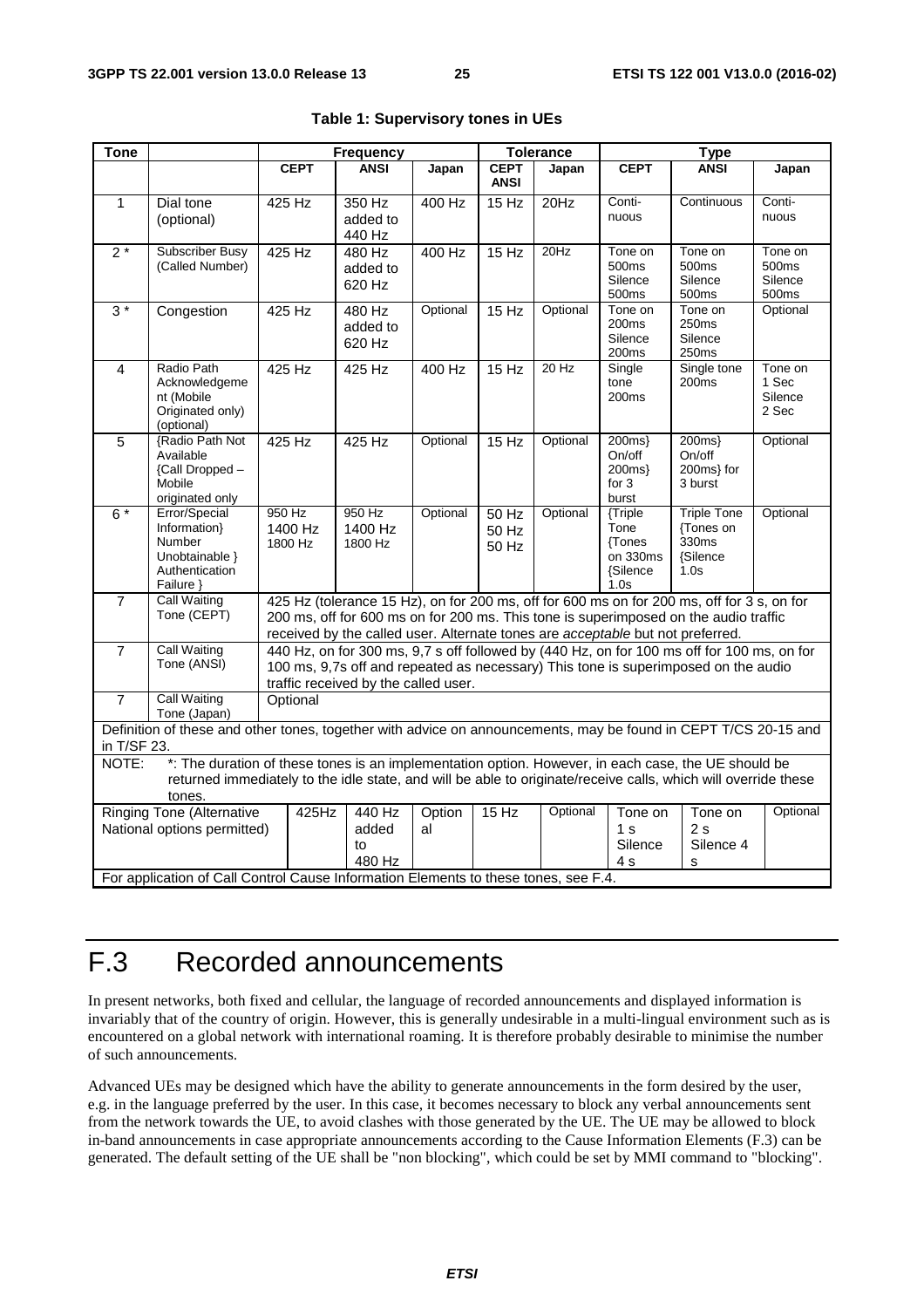Announcements generated by the PLMN and sent to callers to that PLMN will generally be in the language of the PLMN. However, on some fixed networks it will be possible for the message to be signalled back to the caller's local exchange, which will then generate the announcement in its local language.

## F.4 Application of call control cause information elements to supervisory tones

The Cause Information Elements are listed and defined in 3GPP TS 24.008 [12]. This annex lists these elements and indicates which supervisory tone should be generated in response. It should be noted that some conditions (e.g. radio path not available, dropped call) may be deduced by the UE, rather than signalled explicitly over the air interface. All causes not listed below should result in the generation of tone 6. In case of multiple calls a tone should only be generated if it does not disturb an ongoing active call. "-" indicates no tone required.

| Cause |                                         | Tone           |
|-------|-----------------------------------------|----------------|
| CC.   |                                         | (see table 1)  |
| 16    | Normal Clearing                         |                |
| 17    | User Busy                               | $\overline{c}$ |
| 22    | Number Changed                          |                |
| 30    | <b>Response to STATUS ENQUIRY</b>       |                |
| 31    | Normal, unspecified                     |                |
| 34    | No circuit/channel available            | 3              |
| 41    | <b>Temporary Failure</b>                | 3              |
| 42    | <b>Switching Equipment Congestion</b>   | 3              |
| 44    | Requested circuit/channel not available | 3              |
| 49    | Quality of Service Unavailable          | 3              |
| 58    | Bearer Capability not available         | 3              |
|       |                                         |                |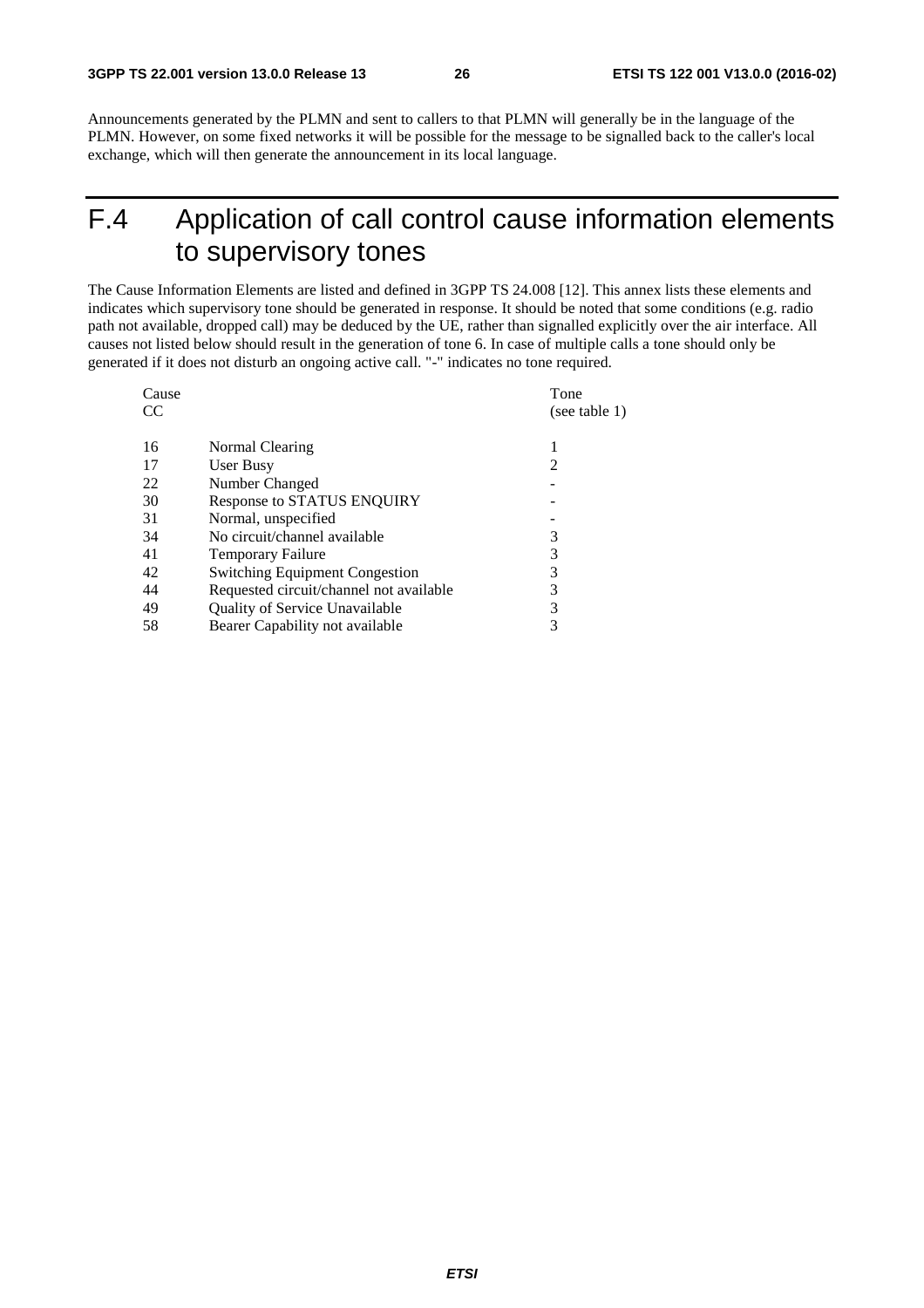### Annex G (informative): Change history

|                | <b>Change history</b> |                |             |           |                |                    |                |                                                                        |        |            |               |
|----------------|-----------------------|----------------|-------------|-----------|----------------|--------------------|----------------|------------------------------------------------------------------------|--------|------------|---------------|
| <b>TSG SA#</b> | SA Doc.               | SA1 Doc        | <b>Spec</b> | <b>CR</b> | Rev            | Rel                | Cat            | Subject/Comment                                                        | Old    | <b>New</b> | WI            |
| Dec 1999       |                       |                | 02.01       |           |                |                    |                | Transferred to 3GPP SA1                                                | 8.1.0  | 3.0.0      |               |
| SP-06          | SP-99519              | S1-991076      | 22.001      | 001       |                | <b>R99</b>         | D              | Mainly an editorial update for<br>GSM/3GPP use                         | 3.0.0  | 3.1.0      |               |
| SP-07          | SP-000069             | S1-000124      | 22.001      | 002       |                | <b>R99</b>         | D              | Editorial modification for change<br>of SMS-CB to CBS                  | 3.1.1  | 3.2.0      |               |
| SP-07          | SP-000053 S1-000133   |                | 22.001      | 003       |                | R99                | C              | Procedure for call progress<br>indications                             | 3.1.1  | 3.2.0      |               |
| SP-09          | SP-000389 S1-000642   |                | 22.001      | 004       |                | R <sub>4</sub>     | B              | CR on TS22.001 for Bearer<br>Modification without pre-<br>notification | 3.2.0  | 4.0.0      |               |
| <b>SP-10</b>   | SP-000539 S1-000772   |                | 22.001      | 005       |                | $\overline{Rel-4}$ | $\overline{B}$ | <b>Subscription Check</b>                                              | 4.0.0  | 4.1.0      | <b>BMWPN</b>  |
|                |                       |                |             |           |                |                    |                | Accepting change bars<br>introduced at SP-10                           | 4.1.0  | 4.1.1      |               |
| SP-12          | SP-010264 S1-010540   |                | 22.001      | 006       |                | Rel-4              | F              | Removal Bearer modification<br>without pre-modification from<br>22.001 | 4.1.1  | 4.2.0      | <b>BMWPN</b>  |
| SP-15          | SP-020045 S1-020457   |                | 22.001      | 007       | $\blacksquare$ | Rel-4              | F              | Editorial CR to correct terms and 4.2.0<br>references                  |        | 4.3.0      | <b>CORREC</b> |
| $SP-16$        | SP-020267 S1-021043   |                | 22.001      |           |                | Rel-5              |                | Updated from Rel-4 to Rel5                                             | 4.3.0  | 5.0.0      |               |
| $SP-26$        | SP-040744 S1-040997   |                | 22.001      |           |                | Rel-6              |                | Updated from Rel-5 to Rel-6                                            | 5.0.0  | 6.0.0      |               |
| $SP-36$        |                       |                | 22.001      |           |                | Rel-7              |                | Updated from Rel-6 to Rel-7                                            | 6.0.0  | 7.0.0      |               |
| $SP-42$        |                       | $\overline{a}$ |             |           |                | Rel-8              |                | Updated from Rel-7 to Rel-8                                            | 7.0.0  | 8.0.0      |               |
| 2009-12        |                       |                |             |           |                |                    |                | Update to Rel-9 version (MCC)                                          | 8.0.0  | 9.0.0      |               |
| 2011-03        |                       | L.             |             |           |                | L.                 |                | Update to Rel-10 version (MCC)                                         | 9.0.0  | 10.0.0     |               |
| 2012-09        |                       |                |             |           |                |                    |                | Update to Rel-11 version (MCC)                                         | 10.0.0 | 11.0.0     |               |
| 2014-10        |                       |                |             |           |                |                    |                | Update to Rel-12 version (MCC)                                         | 11.0.0 | 12.0.0     |               |
| 2015-12        |                       |                |             |           |                |                    |                | Update to Rel-13 version (MCC)                                         | 12.0.0 | 13.0.0     |               |